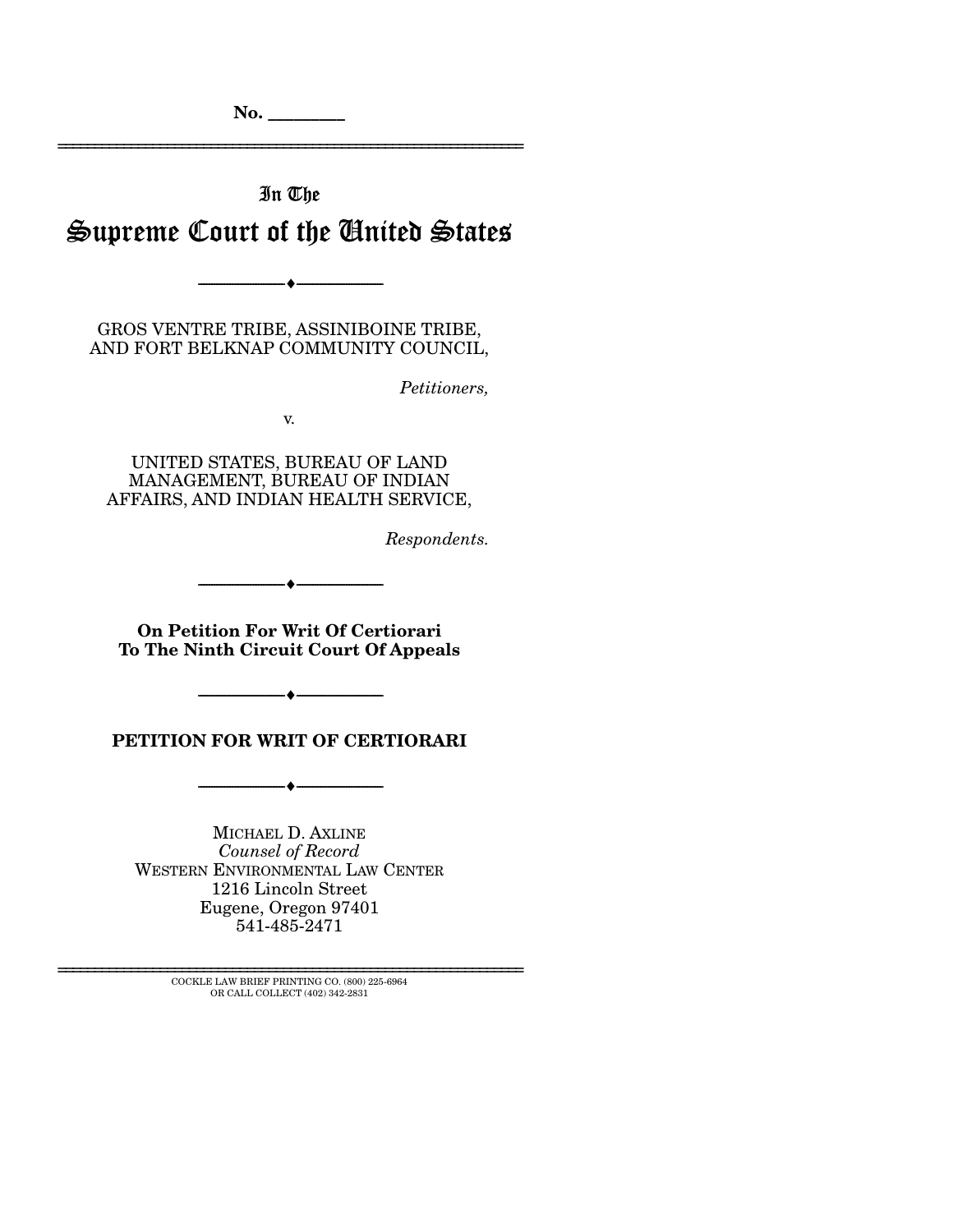#### **QUESTIONS PRESENTED**

 This case concerns the proper interpretation of § 702 of the Administrative Procedure Act ("APA"), 5 U.S.C. § 702, as well as the proper construction of treaties and agreements between the United States and the Gros Ventre and Assiniboine Indian Tribes ("Tribes") of the Fort Belknap Indian Reservation in north-central Montana.

The questions presented are:

- (1) Should certiorari be granted to resolve a conflict among the circuits as to whether the waiver of sovereign immunity in § 702 of the APA is limited by the final agency action requirement of § 704 or the judicial review provisions of § 706 of the APA?
- (2) Should certiorari be granted to resolve a conflict among the circuits as to whether this Court's opinions addressing Tribal claims for money damages under the Tucker Act limit this Court's opinions addressing Tribal claims for equitable relief under Treaties and the common law Indian Trust doctrine?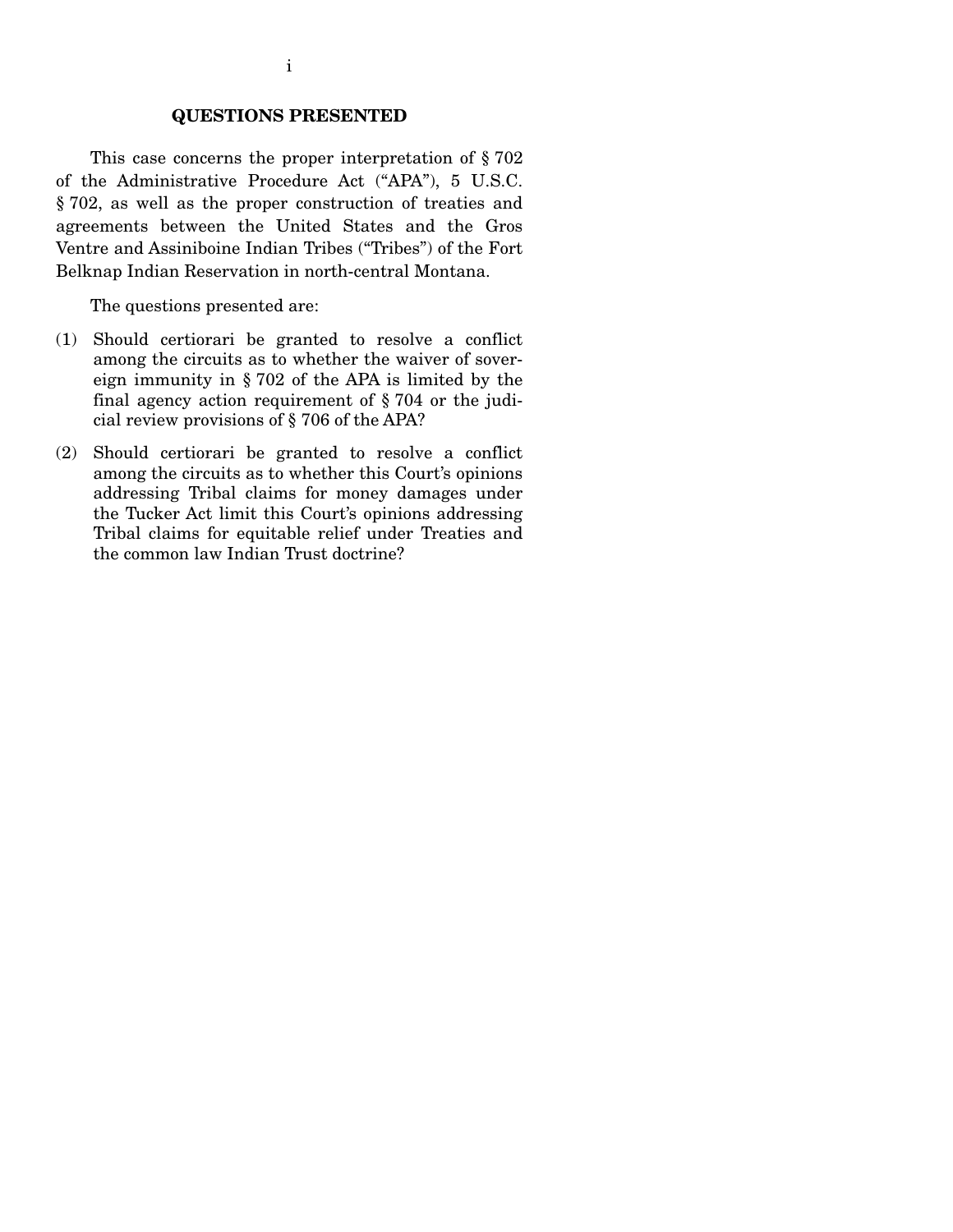### **LIST OF PARTIES AND PARTIES TO THE PRO-CEEDINGS BELOW**

 Petitioners Gros Ventre and Assiniboine Tribes of the Fort Belknap Indian Community reside on the Fort Belknap Indian Reservation, a 652,000 acre tract of land in north-central Montana. Petitioner Fort Belknap Indian Community Council is the governing body of the Tribes. Petitioners were appellants in the court of appeals and plaintiffs in the district court.

 Respondents are: the United States; the Bureau of Land Management, an agency of the United States Department of Interior: the Bureau of Indian Affairs, an agency of the United States Department of Interior; and the Indian Health Service, an agency of the United States Department of Health and Human Services. Respondents were appellees in the court of appeals and defendants in the district court.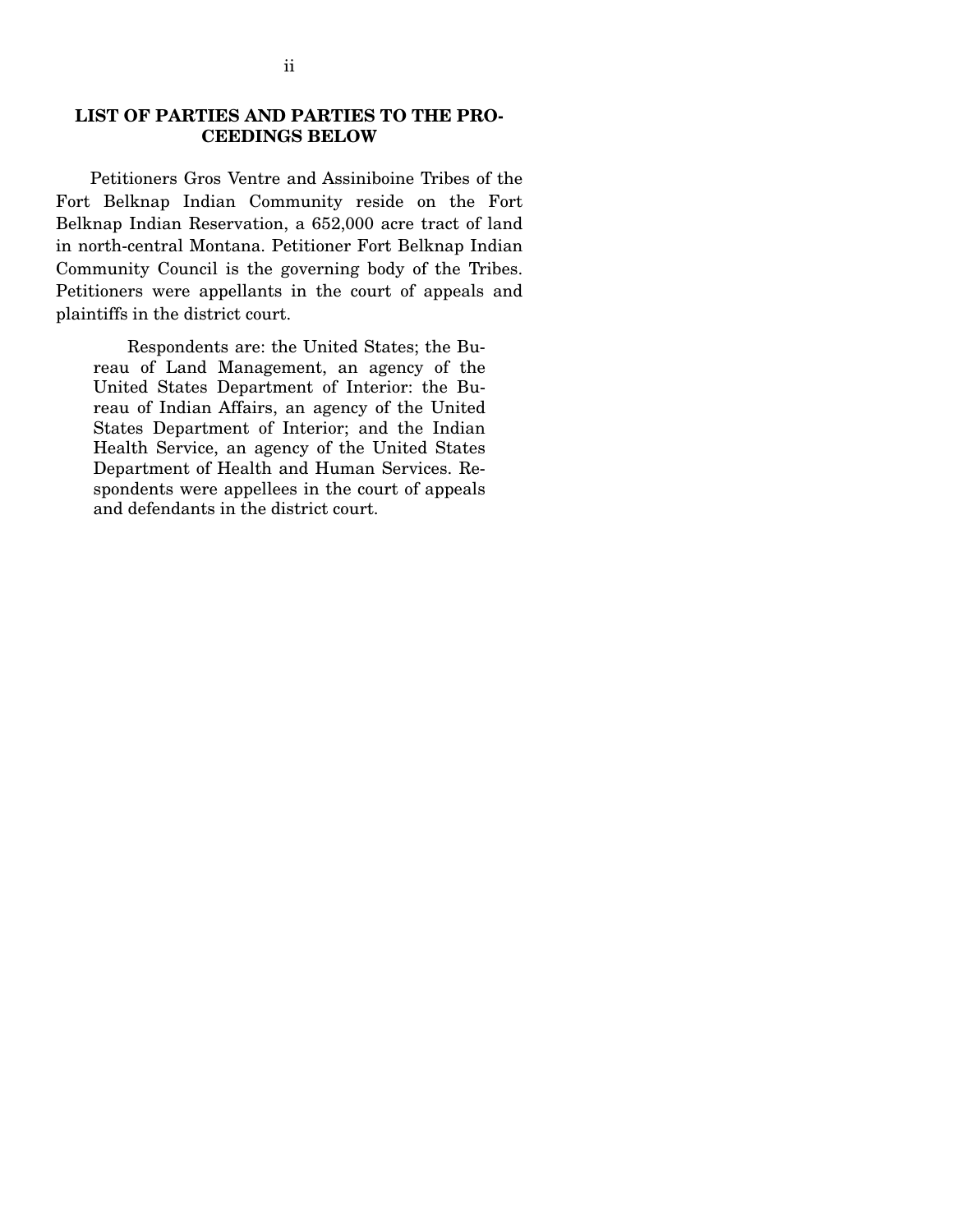### **CORPORATE DISCLOSURE STATEMENT**

 Pursuant to Rule 29.6 of the Rules of this Court, petitioners Gros Ventre Tribe, Assiniboine Tribe, and the Fort Belknap Indian Community state the following:

 No party to this petition or to the proceedings below is a corporation, or a parent of publicly held company of a corporation.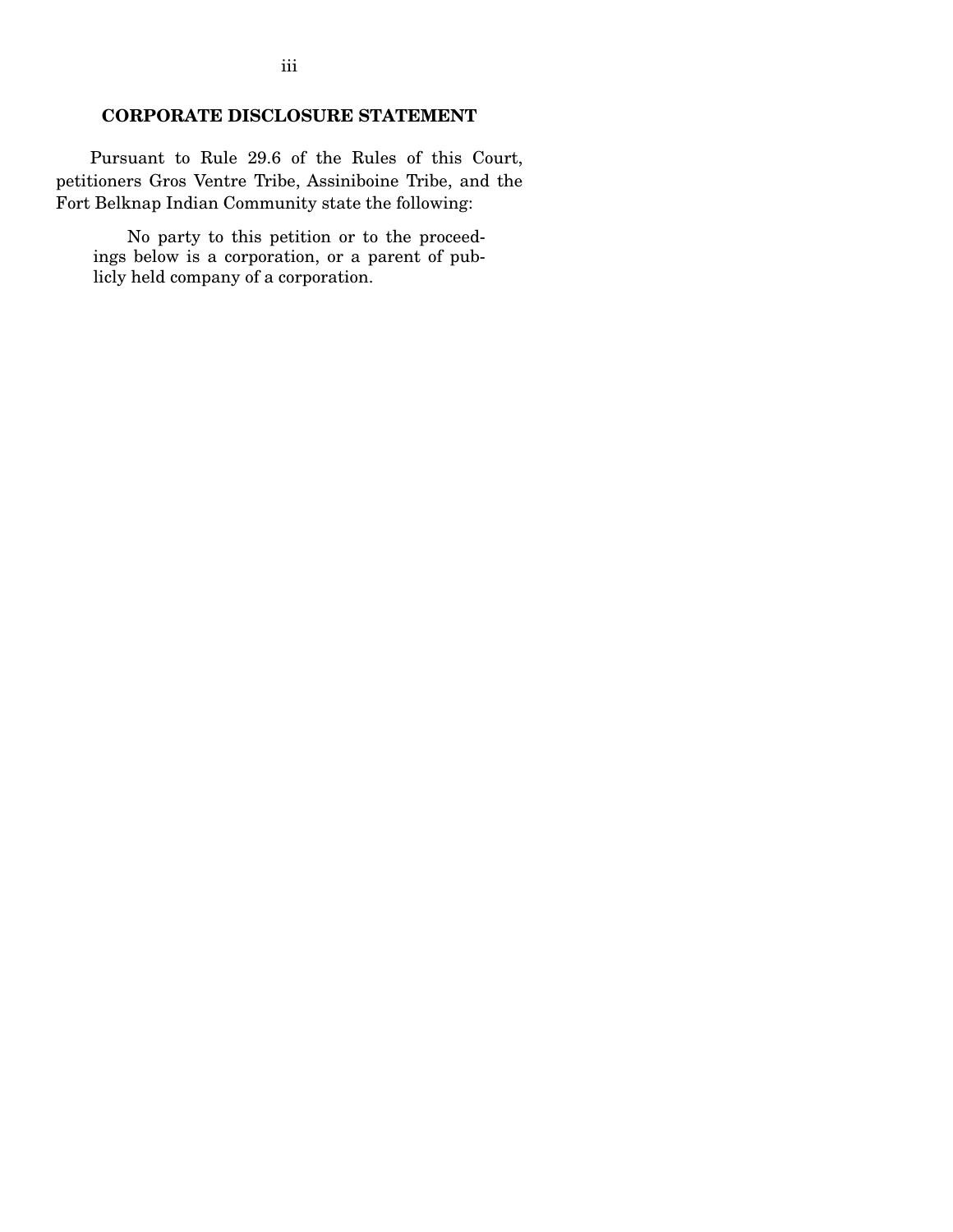# TABLE OF CONTENTS

|     |               |                                                                                                                                                                                                                                    | Page |
|-----|---------------|------------------------------------------------------------------------------------------------------------------------------------------------------------------------------------------------------------------------------------|------|
|     |               |                                                                                                                                                                                                                                    | Ť    |
|     |               | LIST OF PARTIES AND PARTIES TO THE PRO-                                                                                                                                                                                            | ij   |
|     |               | CORPORATE DISCLOSURE STATEMENT                                                                                                                                                                                                     | iii  |
|     |               |                                                                                                                                                                                                                                    | 1    |
|     |               |                                                                                                                                                                                                                                    | 1    |
|     |               | TREATIES AND STATUTORY PROVISIONS                                                                                                                                                                                                  | 1    |
|     |               |                                                                                                                                                                                                                                    | 4    |
| L   |               | Treaties and Statutory Background                                                                                                                                                                                                  | 4    |
|     | A.            |                                                                                                                                                                                                                                    | 5    |
|     | B.            | Congressionally-Ratified Agreements                                                                                                                                                                                                | 6    |
|     | $C_{\cdot}$   | Section 702 of the Administrative Proce-                                                                                                                                                                                           | 9    |
| II. |               |                                                                                                                                                                                                                                    | 10   |
|     | $A_{-}$       | Cyanide Heap-Leach Gold Mining in the                                                                                                                                                                                              | 10   |
|     | B.            | The District Court's Decisions                                                                                                                                                                                                     | 12   |
|     | $\mathcal{C}$ |                                                                                                                                                                                                                                    | 14   |
|     |               | REASONS FOR GRANTING THE PETITION                                                                                                                                                                                                  | 15   |
| I.  | THE           | CIRCUITS ARE<br><b>SPLIT</b><br>AS.<br>TO<br>WHETHER THE APA'S WAIVER OF SOVER-<br>EIGN IMMUNITY IS LIMITED BY OTHER<br>PROVISIONS OF THE APA, INCLUDING<br>SECTIONS 704 AND 706, AND THE QUES-<br>TIONS SHOULD BE DECIDED BY THIS | 15   |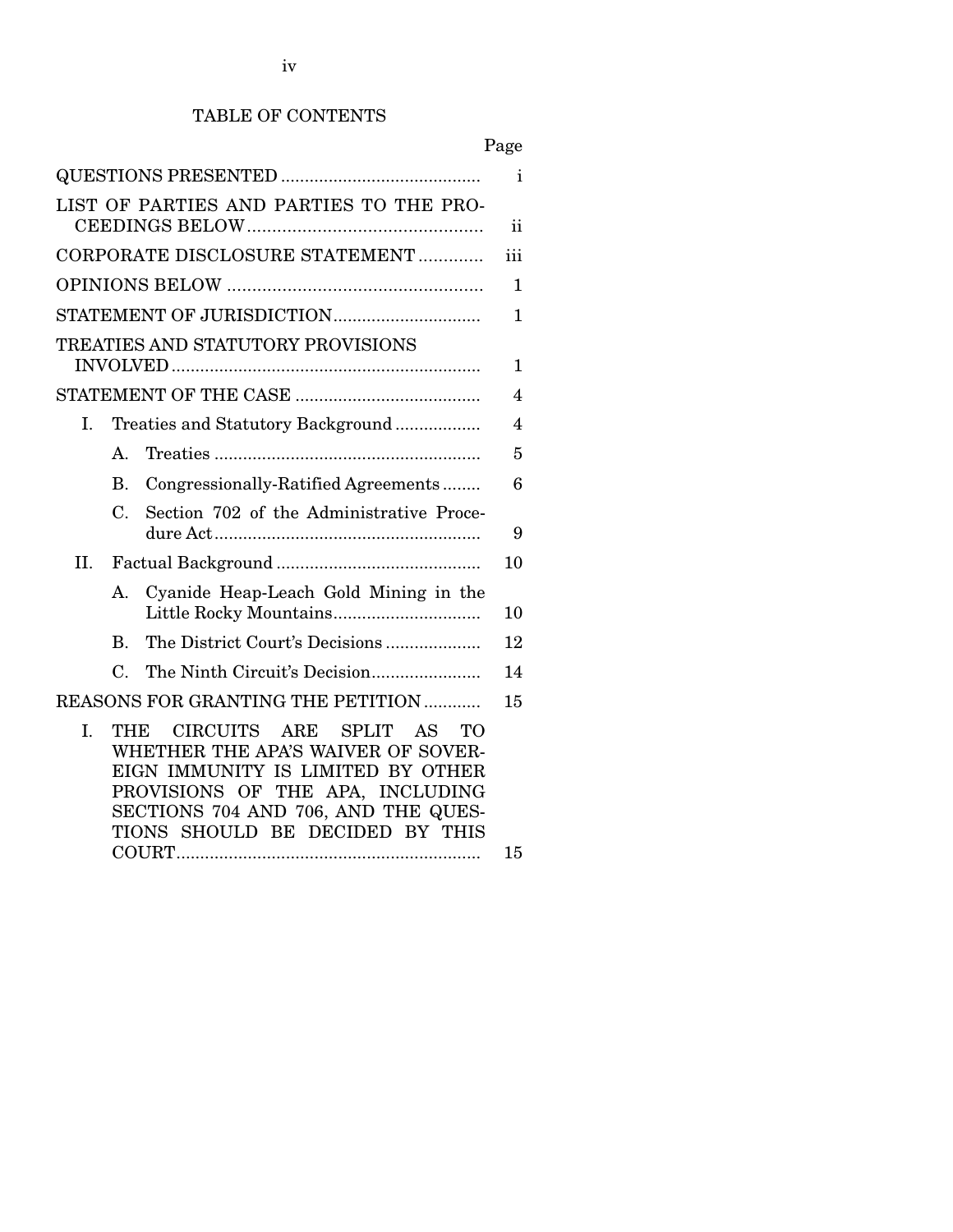# TABLE OF CONTENTS – Continued

Page

| H. |    | THE CIRCUITS ARE SPLIT AS TO                                                          |    |
|----|----|---------------------------------------------------------------------------------------|----|
|    |    | WHETHER THE EQUITABLE POWERS OF                                                       |    |
|    |    | FEDERAL COURTS ARE LIMITED IN IN-                                                     |    |
|    |    | DIAN TRUST CASES BY THE COURT'S                                                       |    |
|    |    | OPINIONS INVOLVING CLAIMS FOR                                                         |    |
|    |    | MONEY DAMAGES BY INDIAN TRIBES<br>UNDER THE INDIAN TUCKER ACT                         | 20 |
|    |    | A. This Court's Indian Tucker Act Opinions<br>Have Not Changed This Court's Indian    |    |
|    |    |                                                                                       | 20 |
|    | В. | The Ninth Circuit Erroneously Interpreted<br>The Treaties Between The Federal Gov-    |    |
|    |    |                                                                                       | 24 |
|    |    | C. The Ninth Circuit's Opinion Robs This<br>Court's Indian Trust Jurisprudence Of All |    |
|    |    |                                                                                       | 26 |
|    |    |                                                                                       | 29 |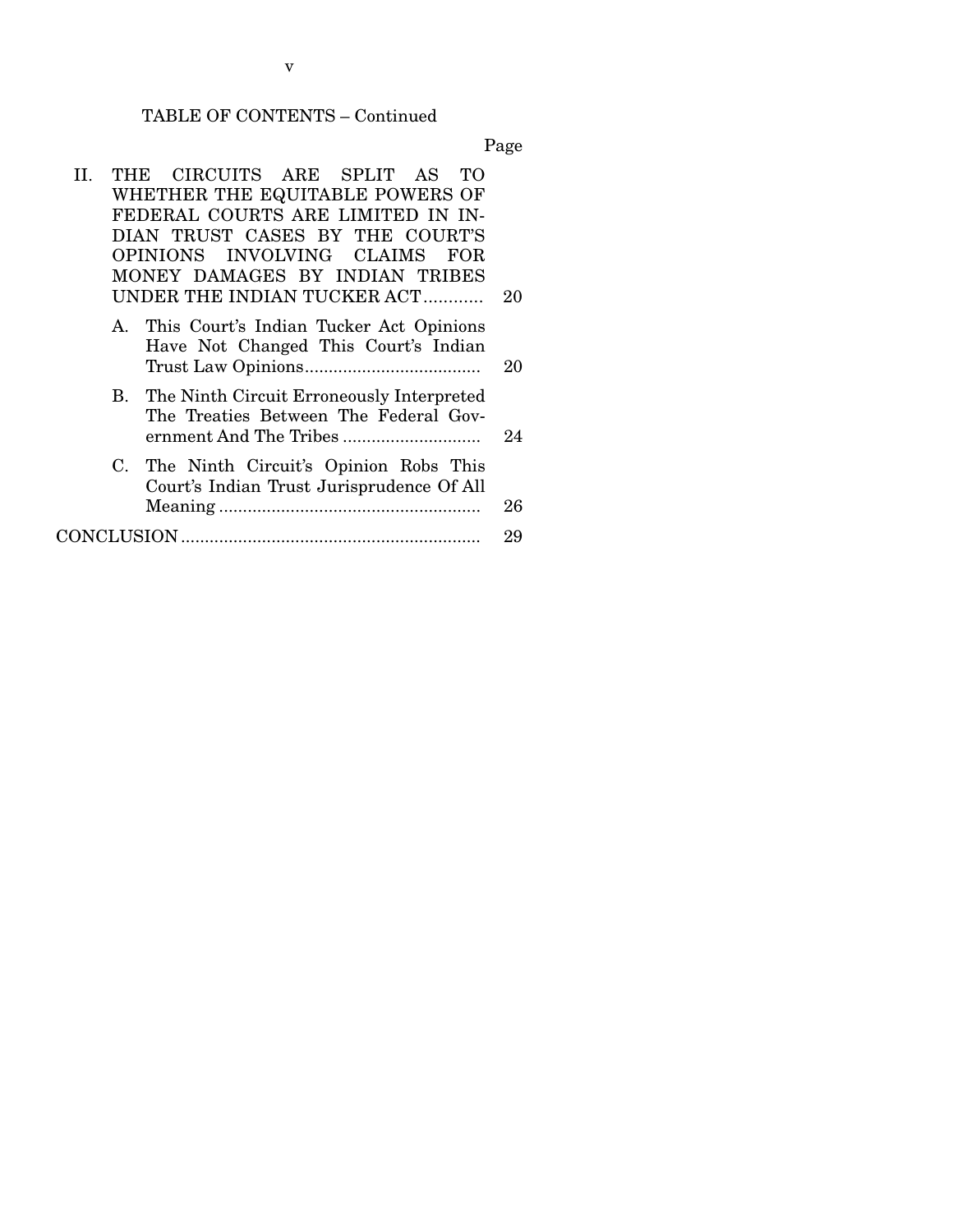# TABLE OF AUTHORITIES

Page

### CASES:

| Assiniboine & Sioux Tribes of the Ft. Peck Reserva-<br>tion v. Bd. of Oil & Gas Conservation of State of       |
|----------------------------------------------------------------------------------------------------------------|
| Montana, 792 F.2d 782 (9th Cir. 1986) 17, 18                                                                   |
| Blue Legs v. U.S. Bureau of Indian Affairs, 867 F.2d                                                           |
|                                                                                                                |
| Chamber of Commerce v. Reich, 74 F.3d 1322 (D.C.                                                               |
| Cherokee Nation v. Georgia, 30 U.S. (5 Pet.) 1                                                                 |
| Choctaw Nation v. Oklahoma, 397 U.S. 620 (1970)  21                                                            |
| Clark v. Library of Congress, 750 F.2d 89 (D.C. Cir.                                                           |
| Cobell v. Norton, 240 F.3d 1081 (D.C. Cir. 2001)  18, 25                                                       |
|                                                                                                                |
| Dronenburg v. Zech, 741 F.2d 1388 (D.C. Cir. 1984) 18, 19                                                      |
| Gallo Cattle Co. v. U.S. Dep't of Agric., 159 F.3d                                                             |
| Gros Ventre, et al. v. United States, et al., CV 00-69-<br>M-DWM, Slip Op. (D. Mont. Jan. 29, 2001) 13         |
| Gros Ventre, et al. v. United States, et al., CV 00-69-<br>M-DWM, Slip Op. (D. Mont. Nov. 30, 2001) 13         |
| Gros Ventre, et al. v. United States, et al., CV 00-69-<br>M-DWM, Slip Op. (D. Mont. June 28, 2004) 12, 13, 14 |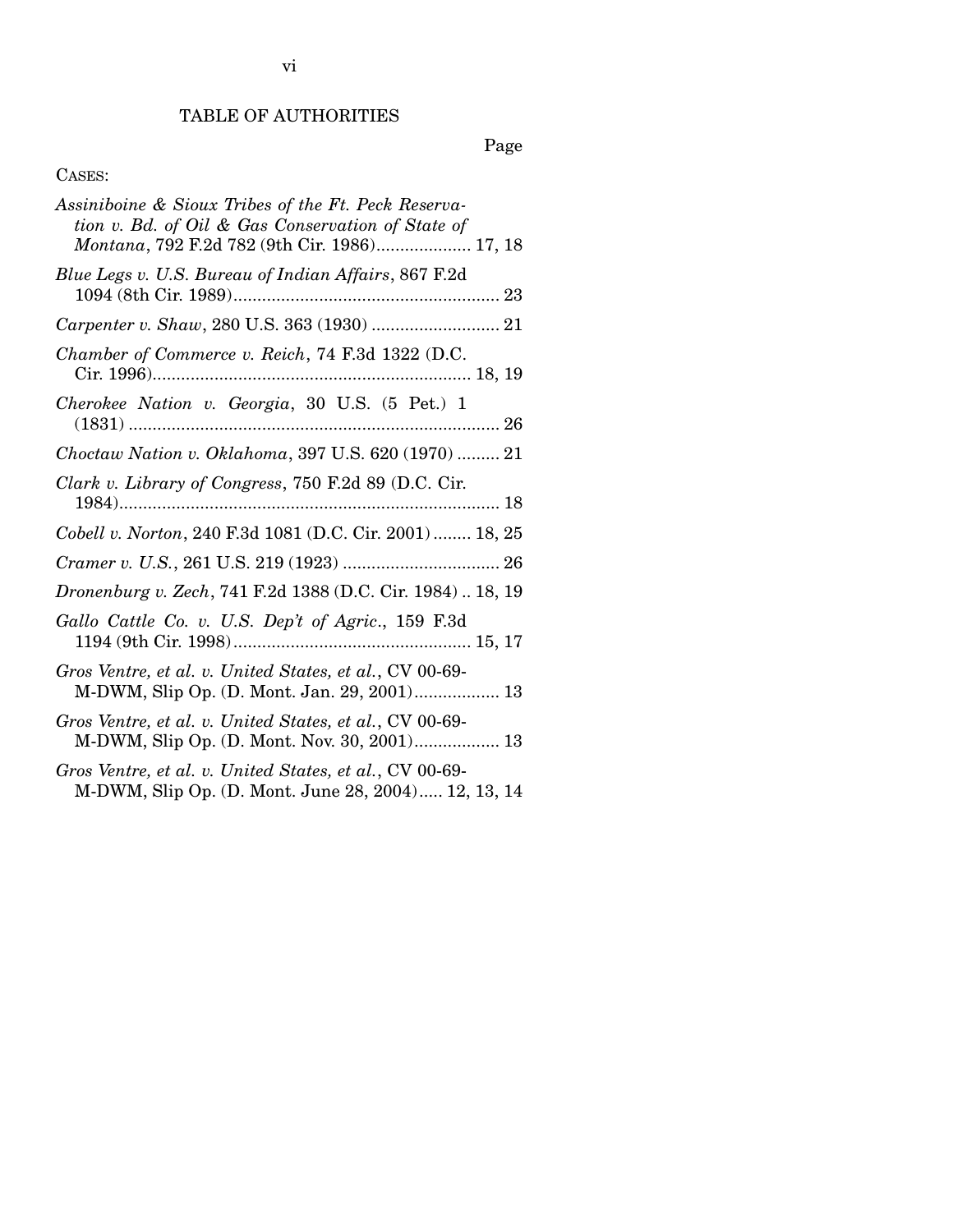vii

# TABLE OF AUTHORITIES – Continued

| Page                                                                                                                                                             |
|------------------------------------------------------------------------------------------------------------------------------------------------------------------|
| Gros Ventre, et al. v. United States, et al., CV 00-69-<br>M-DWM, Slip Op. (D. Mont. Oct. 22, 2004)  14                                                          |
| Gros Ventre Tribe, et al. v. United States, et al., 469                                                                                                          |
| Havasupai Tribe v. U.S., 752 F. Supp. 1471 (D. Ariz.<br>1990), aff'd sub nom., Havasupai Tribe v. Robert-<br>son, 943 F.2d 32 (9th Cir. 1991), cert. denied, 503 |
|                                                                                                                                                                  |
| Illinois v. City of Milwaukee, Wis., 406 U.S. 91                                                                                                                 |
| Island Mountain Protectors, et al., 144 IBLA 168                                                                                                                 |
| Inter-Tribal Council of Arizona v. Babbitt, 51 F.3d                                                                                                              |
| Jaffee v. U.S., 592 F.2d 712 (3d Cir. 1979)  17                                                                                                                  |
| Johnsrud v. Carter, 620 F.2d 29 (3d Cir. 1980) 10, 16                                                                                                            |
| Joint Tribal Council of the Passamaquoddy Tribe v.<br>Morton, 528 F.2d 370 (1st Cir. 1975)  23                                                                   |
| Kansas City Power & Light Co. v. McKay, 225 F.2d<br>924 (1955), cert. denied, 350 U.S. 884 (1955) 9, 16                                                          |
|                                                                                                                                                                  |
| Minnesota v. Hitchcock, 185 U.S. 373 (1902) 27                                                                                                                   |
| Minnesota v. Mille Lacs Band of Chippewa Indians,                                                                                                                |
|                                                                                                                                                                  |
| Morongo Band of Mission Indians v. F.A.A., 161                                                                                                                   |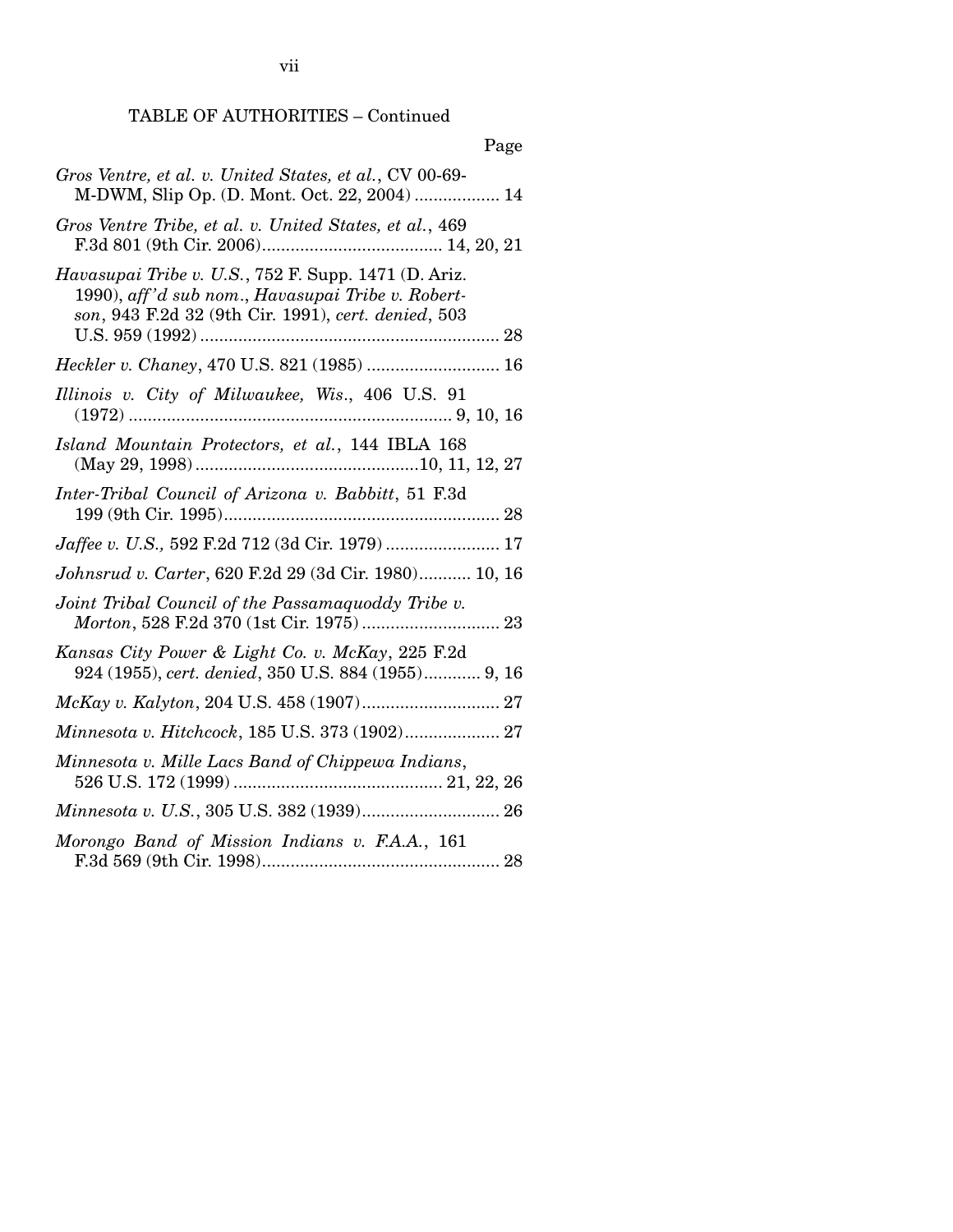viii

# TABLE OF AUTHORITIES – Continued

|                                                                                                                  | Page |
|------------------------------------------------------------------------------------------------------------------|------|
| Muckleshoot Indian Tribe v. Hall, 698 F. Supp. 1504                                                              |      |
| Nance v. EPA, 645 F.2d 701 (9th Cir. 1981), cert.                                                                |      |
| Nat'l Wrestling Coaches Ass'n v. Dep't of Educ., 366<br>F.3d 930 (D.C. Cir. 2004), cert. denied, 545 U.S.        |      |
| North Slope Borough v. Andrus, 642 F.2d 589 (D.C.                                                                |      |
| Northwest Sea Farms, Inc. v. U.S. Army Corps of<br>Eng'rs, 931 F.Supp. 1515 (W.D. Wash. 1996)  10, 16, 25        |      |
| Pit River Tribe v. Bureau of Land Mgmt., 469 F.3d                                                                |      |
| Pyramid Lake Paiute Tribe of Indians v. Morton,                                                                  |      |
| Reno v. American-Arab Anti-Discrimination Comm.,<br>525 U.S. 471 (1999) (Souter, J., dissenting) 16              |      |
| Schnapper v. Foley, 667 F.2d 102 (D.C. Cir. 1981) 9, 18                                                          |      |
| Sea-Land Serv., Inc. v. Alaska R.R., 659 F.2d 243<br>(D.C. Cir. 1981), cert. denied, 455 U.S. 919 (1982)  18, 19 |      |
| Seminole Nation v. U.S., 316 U.S. 286 (1942) 26                                                                  |      |
| The Presbyterian Church (U.S.A.) v. U.S., 870 F.2d                                                               |      |
| Trudeau v. Federal Trade Com'n, 456 F.3d 178 (D.C.                                                               |      |
|                                                                                                                  |      |
| U.S. v. Creek Nation, 295 U.S. 103 (1935)  26                                                                    |      |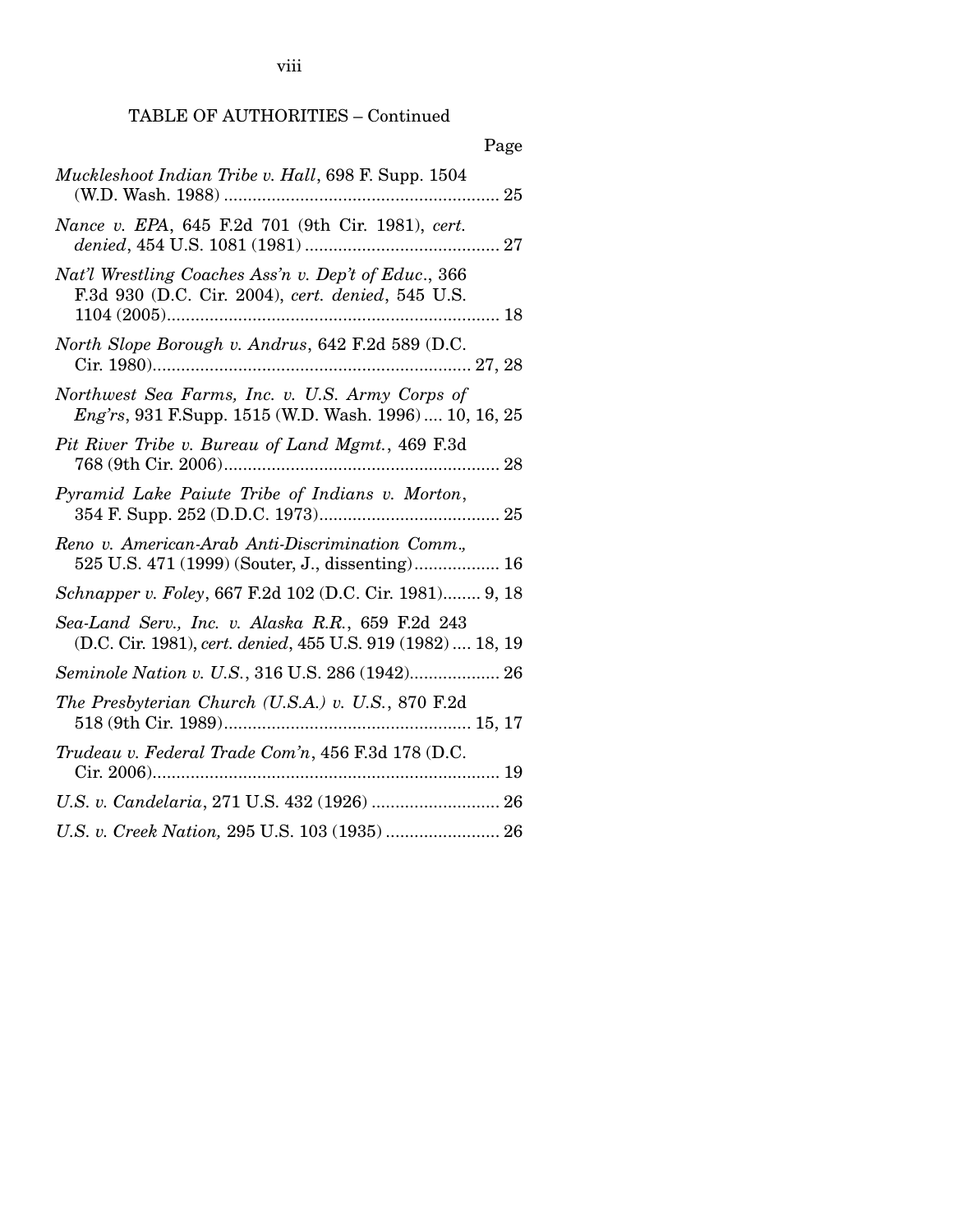# TABLE OF AUTHORITIES – Continued

| Page                                                  |
|-------------------------------------------------------|
|                                                       |
|                                                       |
| U.S. v. Mitchell, 445 U.S. 535 (1980)  21, 22, 23, 28 |
| U.S. v. Mitchell, 463 U.S. 206 (1983)  22, 23, 25, 27 |
| U.S. v. Navajo Nation, 537 U.S. 488 (2003) 13, 22, 26 |
| U.S. v. White Mountain Apache Tribe, 537 U.S. 465     |
|                                                       |
|                                                       |
|                                                       |

#### STATUTES:

TREATIES AND CONGRESSIONALLY-RATIFIED AGREEMENTS:

| Agreement with the Indians of the Fort Belknap |                                             |  |  |  |
|------------------------------------------------|---------------------------------------------|--|--|--|
|                                                | Indian Reservation in Montana, 29 Stat. 350 |  |  |  |
|                                                |                                             |  |  |  |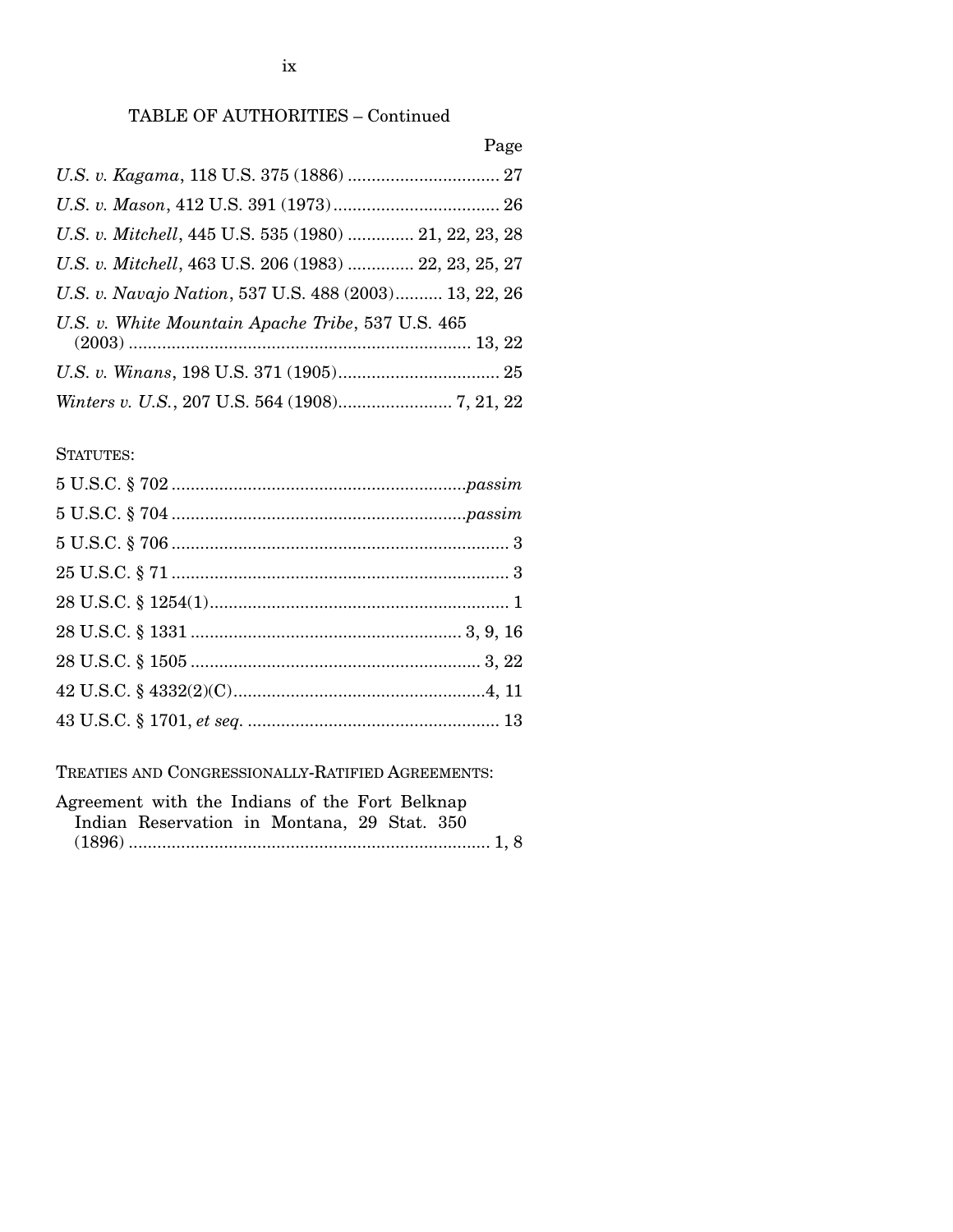### Page

| An Act to Ratify and Confirm an Agreement with<br>the Gros Ventre, May 1, 1888, 25 Stat. 113  1, 7 |
|----------------------------------------------------------------------------------------------------|
| Appropriations Act of Mar. 3, 1871, 16 Stat. 566                                                   |
| Treaty of Fort Laramie, Sept. 17, 1851, 11 Stat. 749 1, 5, 6                                       |
| Treaty with the Blackfeet, Oct. 17, 1855, 11 Stat.                                                 |

#### LEGISLATIVE HISTORY:

| H.R. Rep. No. 1656, 94th Cong., 2d Sess. 9 (1976), |  |
|----------------------------------------------------|--|
| reprinted in 1976 U.S.C.C.A.N. 6121 (1976) 9, 18   |  |
|                                                    |  |
|                                                    |  |

#### OTHER AUTHORITIES:

| C. Davis, Administrative Law Treatise § 23:19 (2d)                                               |  |
|--------------------------------------------------------------------------------------------------|--|
| Robert Laurence, A Paradigmatic, Comparative,<br>Private-Law Perspective on the Federal Trustee- |  |
|                                                                                                  |  |

- Francis Paul Prucha, American Indian Treaties: The History of a Political Anomaly (1994) ...................... 7
- Mary Christina Wood, *Indian Land and the Promise of Native Sovereignty: The Trust Doctrine Revisited*, 1994 UTAH L. REV. 1471 (1994) .................... 29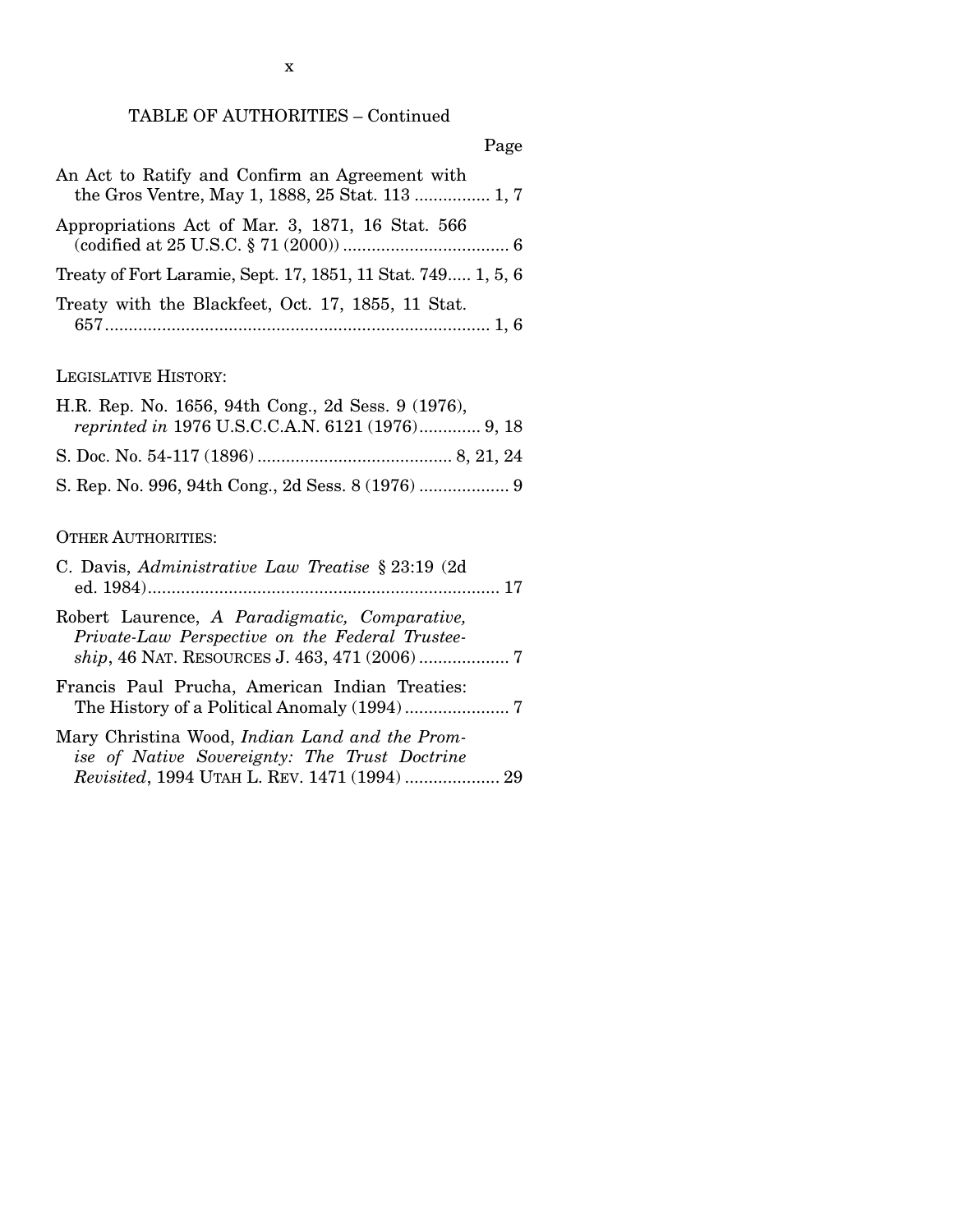# **PETITION FOR A WRIT OF CERTIORARI OPINIONS BELOW**

 The opinion of the court of appeals (App., *infra*, 1-27) is published at 469 F.3d 801 (9th Cir. 2006). The opinion of the district court (App., *infra*, 40-58) is published at 344 F.Supp.2d 1221 (D. Mont. 2004). The June 28, 2004 opinion of the district court (App., *infra*, 28-39) is unreported. The May 29, 1998 decision of the Interior Board of Land Appeals is reported at 144 IBLA 168, 1998 WL 344223 (I.B.L.A.) (May 29, 1998).

--------------------------------- ♦ ---------------------------------

### **STATEMENT OF JURISDICTION**

 The judgment of the court of appeals was entered on November 13, 2006. The court of appeals denied a petition for rehearing on March 16, 2007 (App., *infra*, 59). This Court has jurisdiction pursuant to 28 U.S.C. § 1254(1).



--------------------------------- ♦ ---------------------------------

 Treaty of Fort Laramie, Sept. 17, 1851, 11 Stat. 749 (App., *infra*, 61-68).

 Treaty with the Blackfeet, Oct. 17, 1855, 11 Stat. 657 (App., *infra*, 69-78).

 An Act to Ratify and Confirm an Agreement with the Gros Ventre, May 1, 1888, 25 Stat. 113 (App., *infra*, 79-89).

 Agreement with the Indians of the Fort Belknap Indian Reservation in Montana, 29 Stat. 350 (1896) (App., *infra*, 90-98).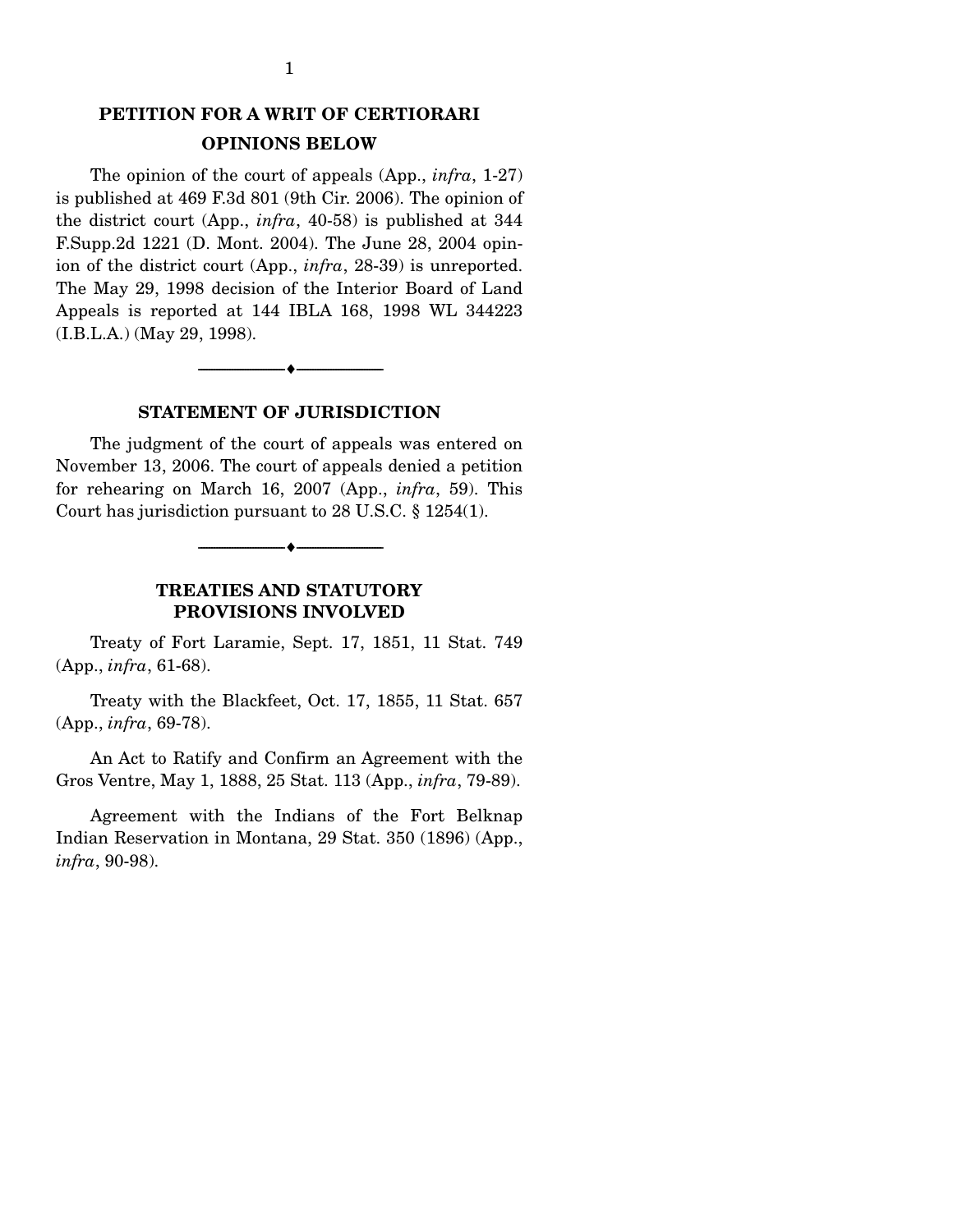5 U.S.C. § 702 provides, in relevant part, as follows:

A person suffering legal wrong because of agency action, or adversely affected or aggrieved by agency action within the meaning of a relevant statute, is entitled to judicial review thereof. An action in a court of the United States seeking relief other than money damages and stating a claim that an agency or an officer or employee thereof acted or failed to act in an official capacity or under color of legal authority shall not be dismissed nor relief therein be denied on the ground that it is against the United States or that the United States is an indispensable party. The United States may be named as a defendant in any such action, and a judgment or decree may be entered against the United States. . . . Nothing herein (1) affects other limitations on judicial review or the power or duty of the court to dismiss any action or deny relief on any other appropriate legal or equitable ground; or (2) confers authority to grant relief if any other statute that grants consent to suit expressly or impliedly forbids the relief which is sought.

#### 5 U.S.C. § 704 provides, in relevant part, as follows:

Agency action made reviewable by statute and final agency action for which there is no other adequate remedy in a court are subject to judicial review. A preliminary, procedural, or intermediate agency action or ruling not directly reviewable is subject to review on the review of the final agency action. Except as otherwise expressly required by statute, agency action otherwise final is final for the purposes of this section whether or not there has been presented or determined an application for a declaratory order, for any form of reconsiderations, or, unless the agency otherwise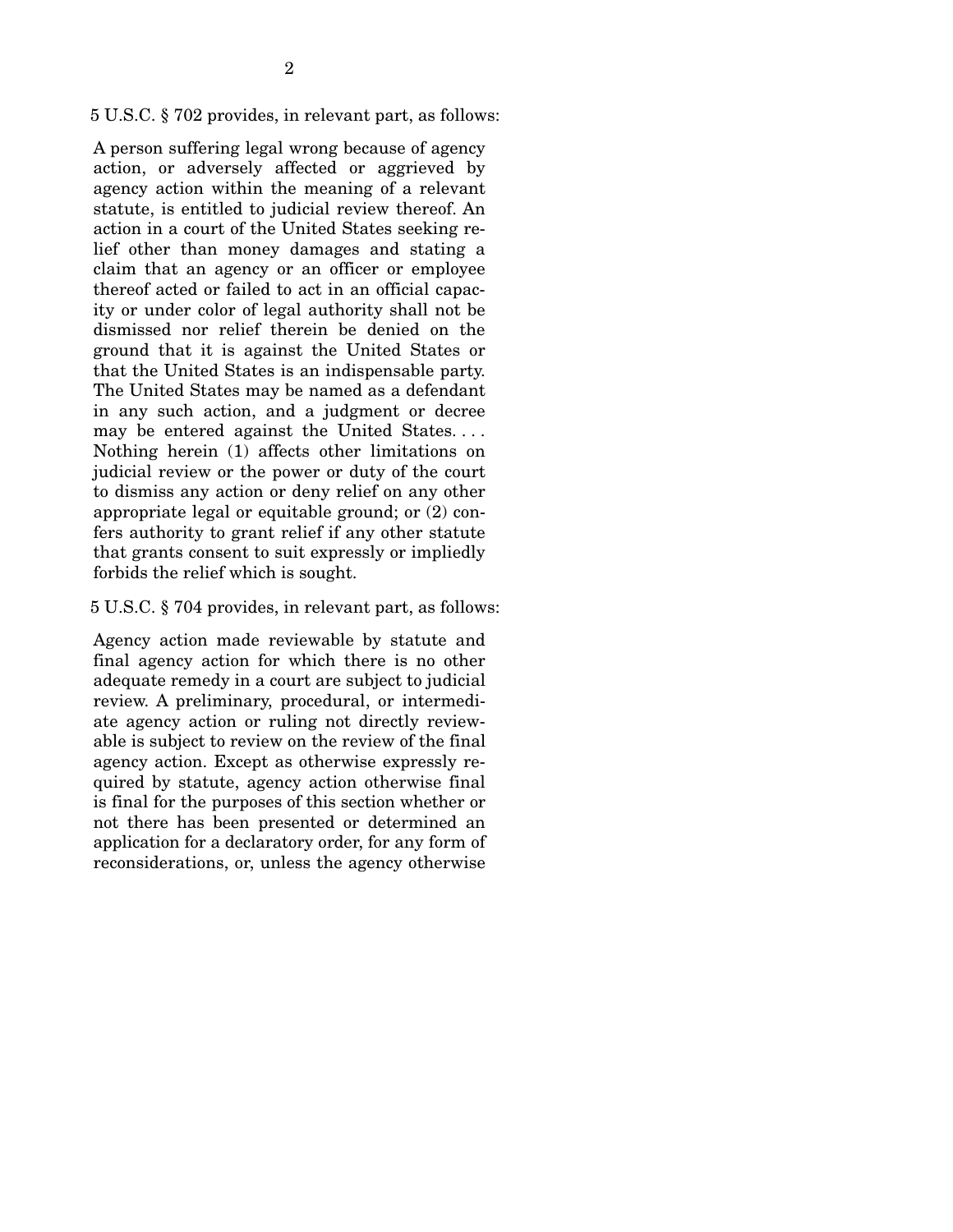requires by rule and provides that the action meanwhile is inoperative, for an appeal to superior agency authority.

5 U.S.C. § 706 provides, in relevant part, as follows:

To the extent necessary to decision and when presented, the reviewing court shall decide all relevant questions of law, interpret constitutional and statutory provisions, and determine the meaning or applicability of the terms of an agency action. . . .

25 U.S.C. § 71 provides as follows:

No Indian nation or tribe within the territory of the United States shall be acknowledged or recognized as an independent nation, tribe, or power with whom the United States may contract by treaty; but no obligation of any treaty lawfully made and ratified with any such Indian nation or tribe prior to March 3, 1871, shall be hereby invalidated or impaired. . . .

#### 28 U.S.C. § 1331 provides:

The district courts shall have original jurisdiction of all civil actions arising under the Constitution, laws, or treaties of the United States.

#### 28 U.S.C. § 1505 provides as follows:

The United States Court of Federal Claims shall have jurisdiction of any claim against the United States accruing after August 13, 1946, in favor of any tribe, band, or other identifiable group of American Indians residing within the territorial limits of the United States or Alaska whenever such claim is one arising under the Constitution, laws or treaties of the United States, or Executive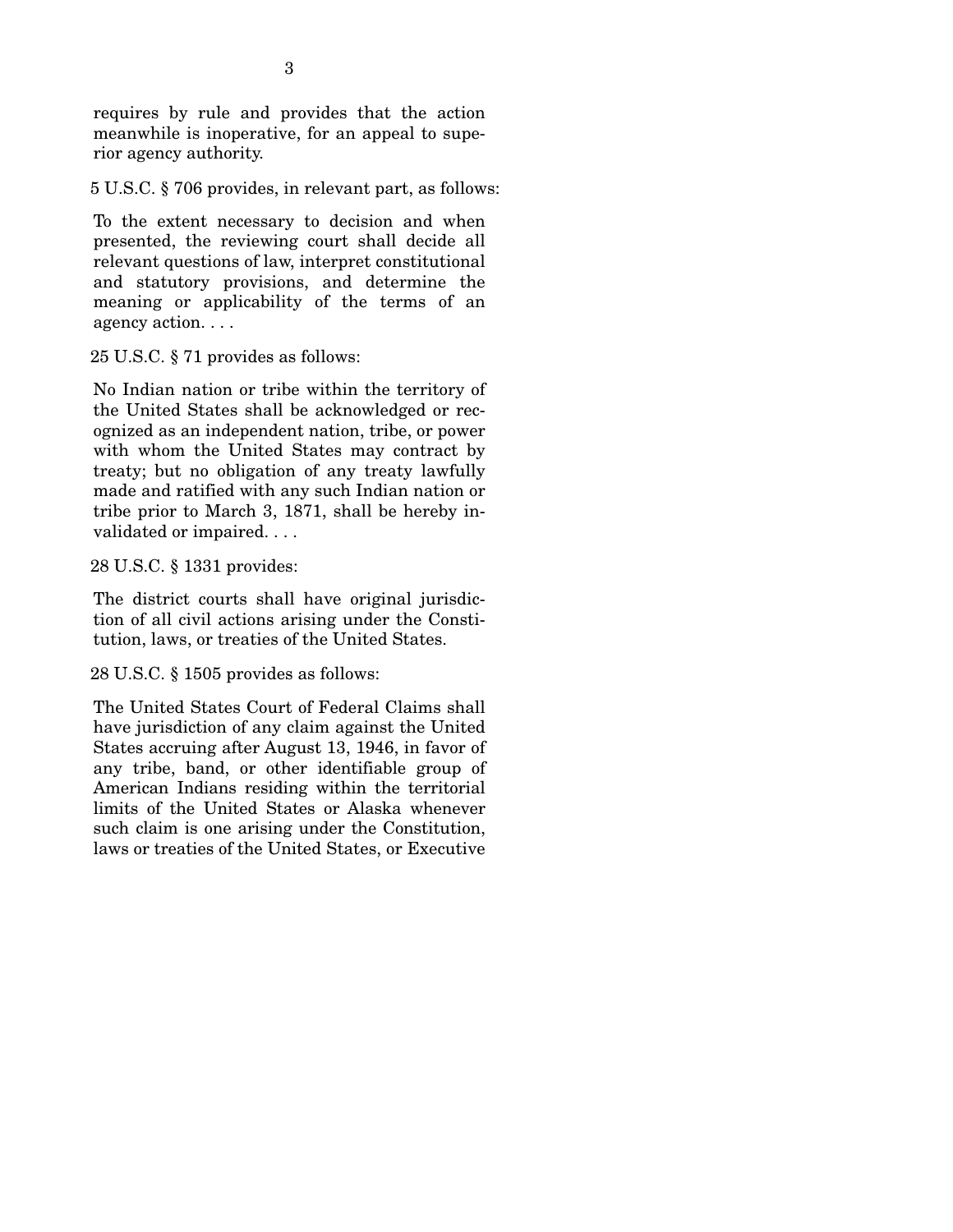orders of the President, or is one which otherwise would be cognizable in the Court of Federal Claims if the claimant were not an Indian tribe, band or group.

 42 U.S.C. § 4332(2)(C) provides, in relevant part, as follows:

The Congress authorizes and directs that, to the fullest extent possible . . . all agencies of the Federal Government shall . . . include in every recommendation or report on proposals for legislation and other major Federal actions significantly affecting the quality of the human environment, a detailed statement by the responsible official on . . . the environmental impact of the proposed action, ... any adverse environmental effects which cannot be avoided should the proposal be implemented, . . . alternatives to the proposed action, . . . the relationship between local short term uses of man's environment and the maintenance and enhancement of long term productivity, and . . . any irreversible and irretrievable commitments of resources which would be involved in the proposed action should it be implemented.

#### **STATEMENT OF THE CASE**

--------------------------------- ♦ ---------------------------------

#### **I. Treaties and Statutory Background**

 This case raises issues of profound importance involving the proper construction of treaties and agreements entered into by the United States government with Native American Tribes, including the petitioning Tribes – the Gros Ventre and Assiniboine Tribes of the Fort Belknap Indian Reservation in Montana. This case also raises the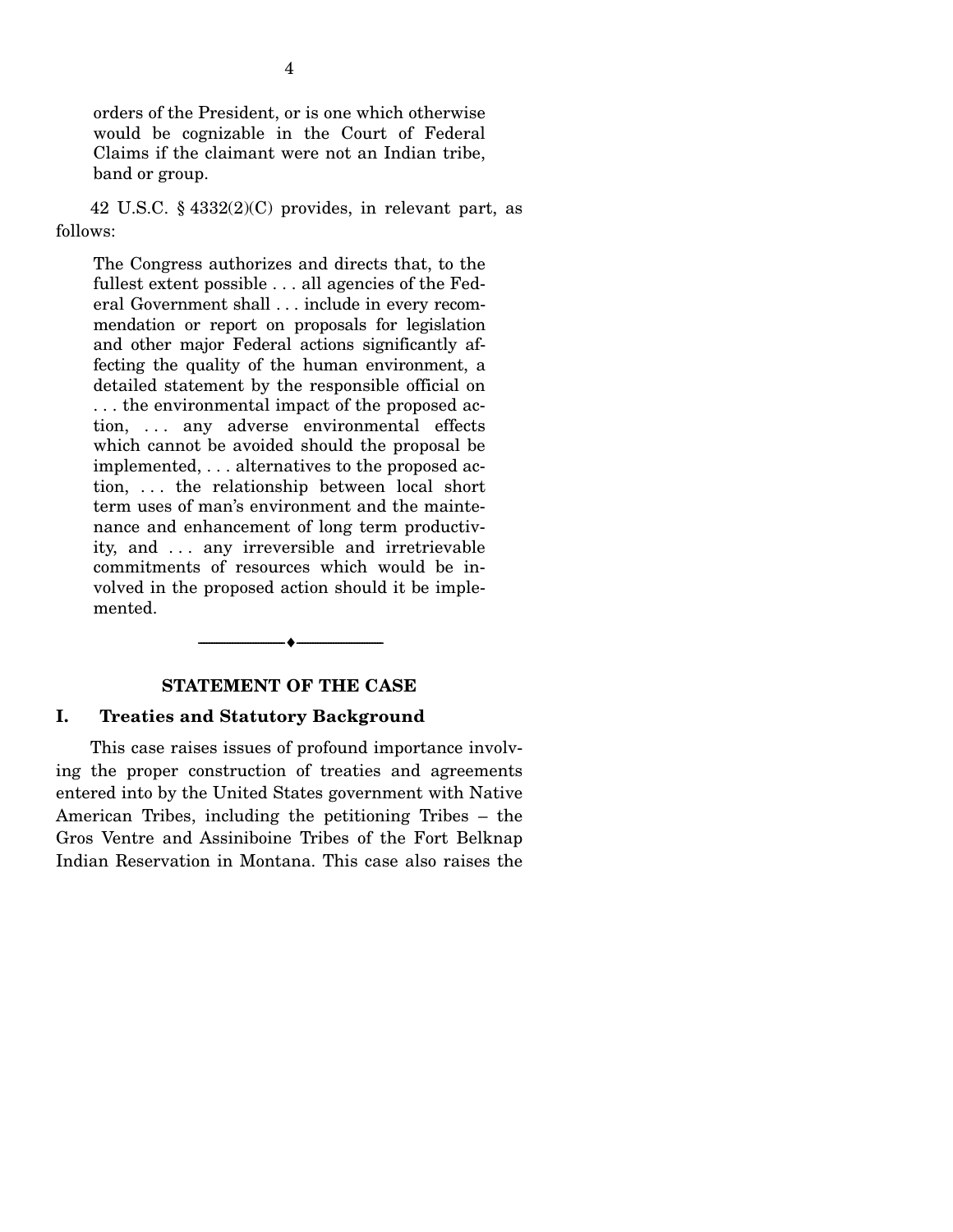important question of whether the waiver of sovereign immunity for nonmonetary claims against the United States in § 702 of the Administrative Procedure Act ("APA"), 5 U.S.C. § 702, is limited by other provisions of the APA.

#### **A. Treaties**

 In 1851, the Treaty of Fort Laramie was executed among several Indian nations, including the "Assinaboines" and "Gros-Ventre Mandans," and the United States government. Treaty of Fort Laramie, Sept. 17, 1851, 11 Stat. 749 (App., *infra*, 61-68). In exchange for the Tribes' promise to "abstain in future from all hostilities whatever against each other," *id*. at art. 1 (App., *infra*, 61), "make an effective and lasting peace," *id*., and make "restitution or satisfaction" for "wrongs" committed by them against United States citizens who may be "lawfully residing in or passing through their respective territories," *id*. at art. 4 (App., *infra*, 62), the signatory Indian nations were promised that the United States would "protect" them against "all depredations" committed by the people of the United States. *Id*. at art. 3 (App., *infra*, 62).

 The Treaty of Fort Laramie also recognized and acknowledged territories for the various signatory Indian nations. *See id*. at art. 5 (App., *infra*, 62-63). It was nevertheless made clear that, in making this recognition and acknowledgment, the Indian nations did not "abandon or prejudice any rights or claims they may have to other lands" or "surrender the privilege of hunting, fishing, or passing over any of the tracts of country heretofore described." *Id*. (App., *infra*, 64).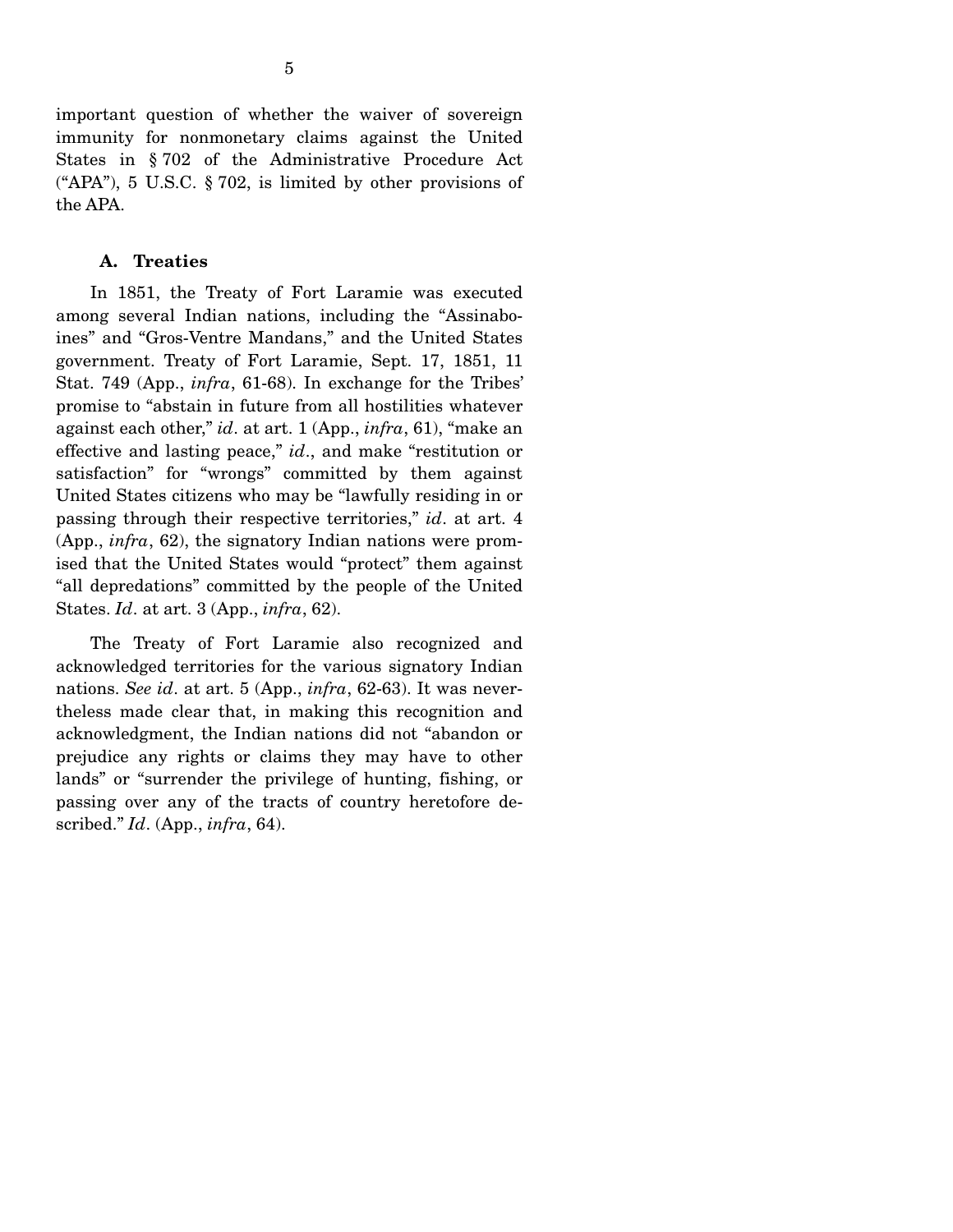Four years after the signing of the Treaty of Fort Laramie, the United States government entered into the Treaty with the Blackfeet, Oct. 17, 1855, 11 Stat. 657 (App., *infra*, 69-78), by which the parties promised peaceful relations among the Tribes, between the signatory Tribes and other Tribes, and between the Tribes and the United States. *Id*. at art. 1, 2 (App., *infra*, 69-70). The territories established by the Treaty of Fort Laramie were modified by the new treaty. *Id*. at art. 4 (App., *infra*, 71- 72).

 The Treaty with the Blackfeet required the signatory Indian Tribes to "acknowledge their dependence on the Government of the United States," promise not to commit any "depredations or other violence" against U.S. citizens and allow them to "live in and pass unmolested" through Indian territories, and "deliver such individual |" Tribal members to United States authorities for "trial and punishment" for any depredations committed by them against United States citizens. *Id*. at art. 11 (App., *infra*, 74). In return for these promises, the United States promised to "protect said Indians against depredations and other unlawful acts which white men residing in or passing through their country may commit." *Id*. at art. 7 (App., *infra*, 72).

#### **B. Congressionally-Ratified Agreements**

 In 1871, treaty-making formally ended, Appropriations Act of Mar. 3, 1871, ch. 120, § 1, 16 Stat. 566 (codified at 25 U.S.C. § 71 (2000)), although obligations in any treaties "made and ratified with any such Indian nation or tribe prior to March 3, 1871" were deemed not to be "invalidated or impaired." *Id*. As a result, formal treaty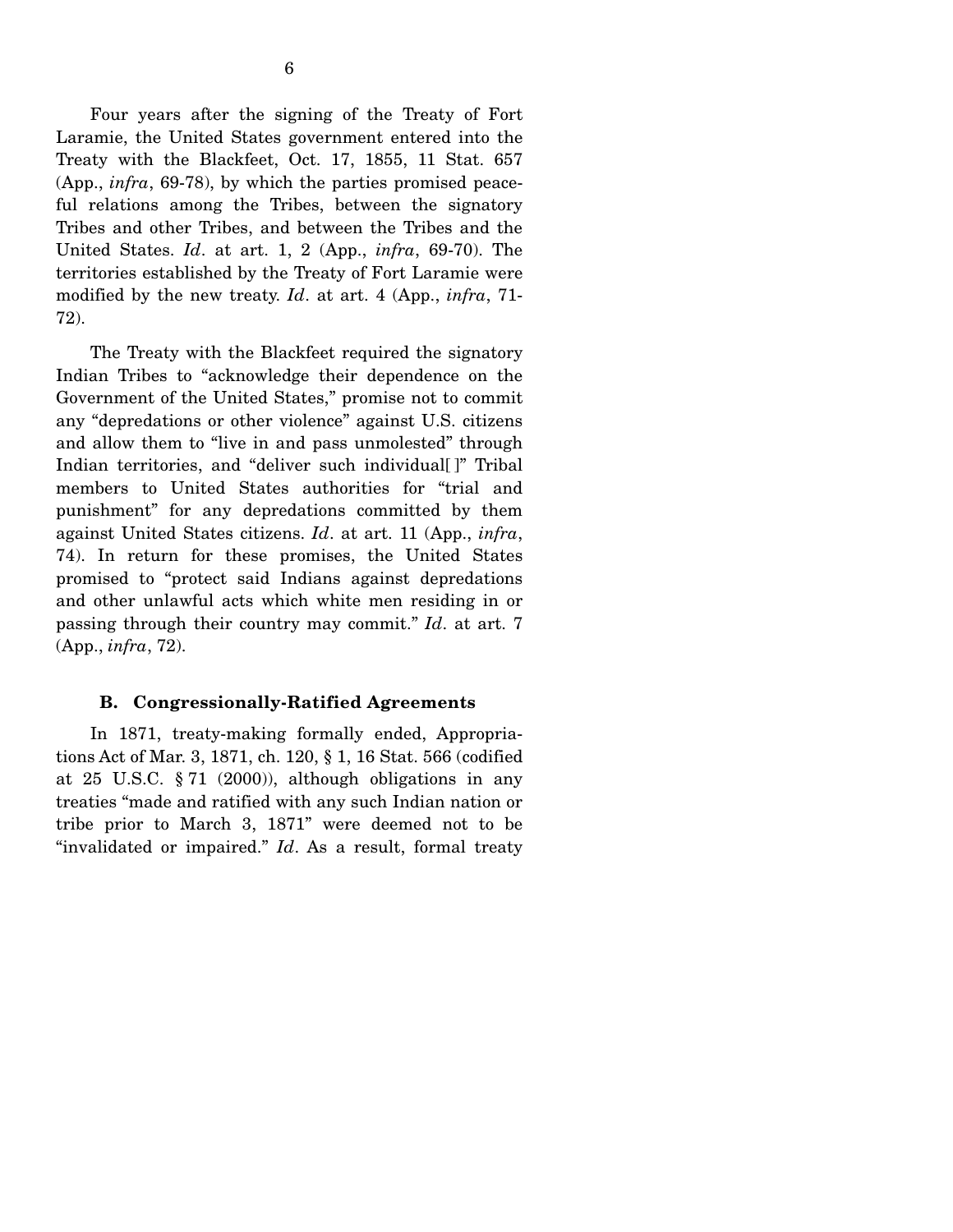making with Indian nations ceased, but more than 70 agreements between tribes and the United States were entered into and approved by Congress, usually by way of legislation. *See* Robert Laurence, *A Paradigmatic, Comparative, Private-Law Perspective on the Federal Trusteeship*, 46 NAT. RESOURCES J. 463, 471 (2006) (citing Francis Paul Prucha, American Indian Treaties: The History of a Political Anomaly (1994)).

 Two such agreements pertain to the Gros Ventre and Assiniboine Tribes. In 1888, Congress ratified an act to reduce the territory of the Gros Ventre and other Indian Tribes. An Act to Ratify and Confirm an Agreement with the Gros Ventre, ch. 213, May 1, 1888, 25 Stat. 113 (App., *infra*, 79-89). Through this "1888 Agreement," Congress created the original Fort Belknap Indian Reservation, an area of land specifically set aside for the use and enjoyment of the Indian tribes. The original Fort Belknap Reservation included the Little Rocky Mountains, which to this day are the headwaters for much of the Reservation's water resources, are considered sacred by Tribal members, and were traditionally used by the Tribes for hunting, fishing, cultural, and spiritual purposes.

 The 1888 Agreement reserved to the Tribes the full use of all waters flowing to and entering Reservation lands, including all water, "undiminished in quantity and undeteriorated in quality," necessary to fulfill the purposes of the Reservation. *Winters v. U.S.*, 207 U.S. 564, 567 (1908). The 1888 Act was the subject of the seminal Indian law decision *Winters v. U.S.*, in which this Court held that the 1888 Agreement granted the Tribes full use of all waters flowing to and entering Reservation lands. *Id*. at 576. The 1888 Agreement did not replace or diminish any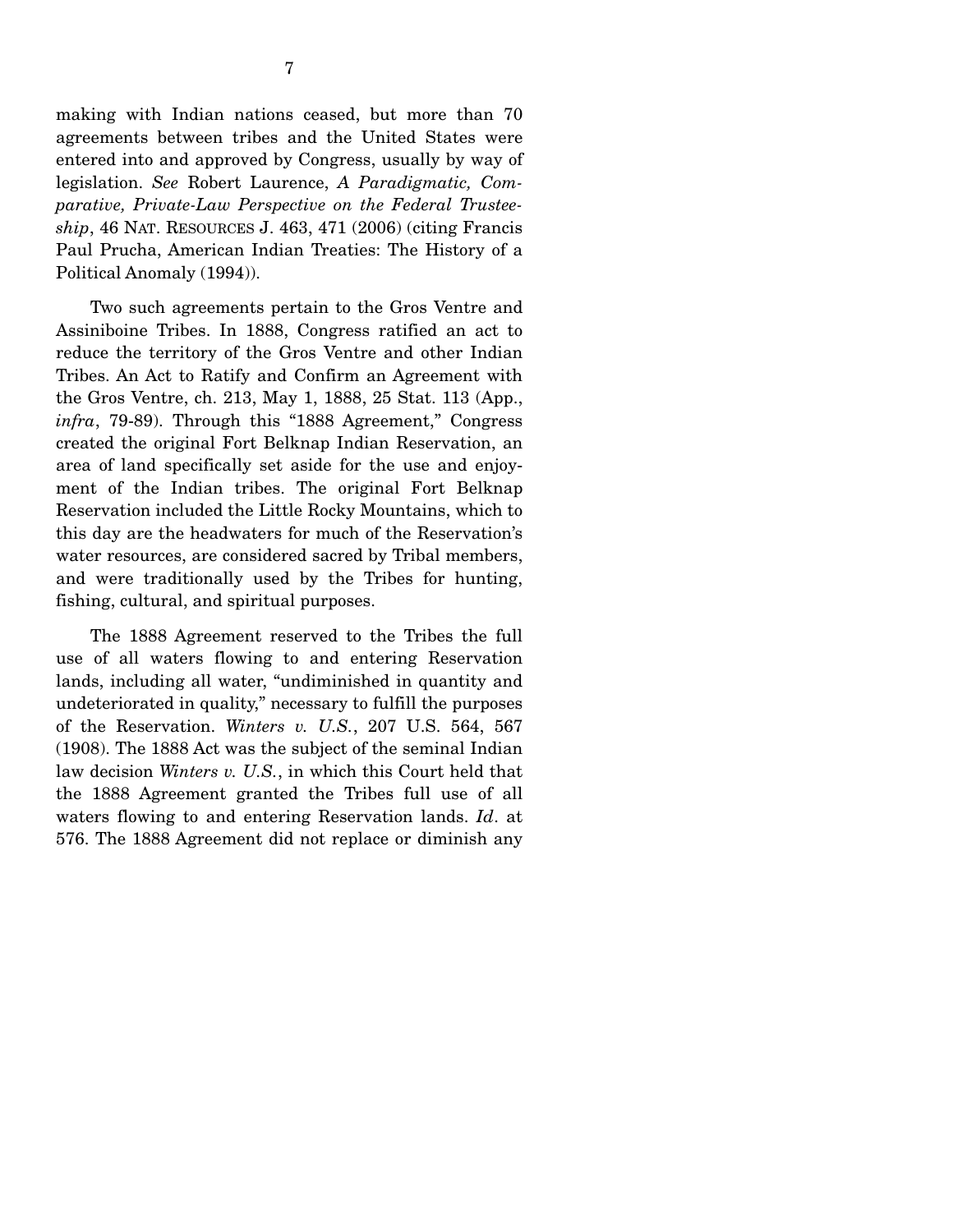of the promises made by the United States in previous treaties.

 In the early 1880s, prospectors trespassing on the Reservation discovered gold in the Little Rocky Mountains. In 1896, Congress ratified another agreement, which later became known as the "Grinnell Agreement," by which the Tribes agreed to relinquish all mineral interests in the Little Rocky Mountains in return for certain monetary considerations. Agreement with the Indians of the Fort Belknap Indian Reservation in Montana, ch. 398, 29 Stat. 350 (1896) (App., *infra*, 90-98).

 The report to the Senate accompanying the Grinnell Agreement stated that the Tribes "would not be giving up any of their timber or grass lands" and "would have ample water for all their needs." S. Doc. No. 54-117, at 3-4 (1896) (App., *infra*, 105). Indeed, the Senate Report reflects multiple reassurances that were made to the Tribes with regard to their water rights. *See*, *e.g.*, *id*. ("you will have all the water that you need"). For example, the Report states that the Tribes were reassured that they would retain "control of the waters of the streams having their sources in the mountains for much-needed irrigation and for domestic uses by the Indians," and that there would be "no irreparable damage . . . done the Indians by depriving them of these important benefits, which might be vital to their very existence." *Id*. at 3 (App., *infra*, 104); *see also id*. at 4 (App., *infra*, 105) (agency officials reporting that "the water rights of the Indians will not be in any way impaired by the cession" and that "they have retained enough wood and water for their uses for all time").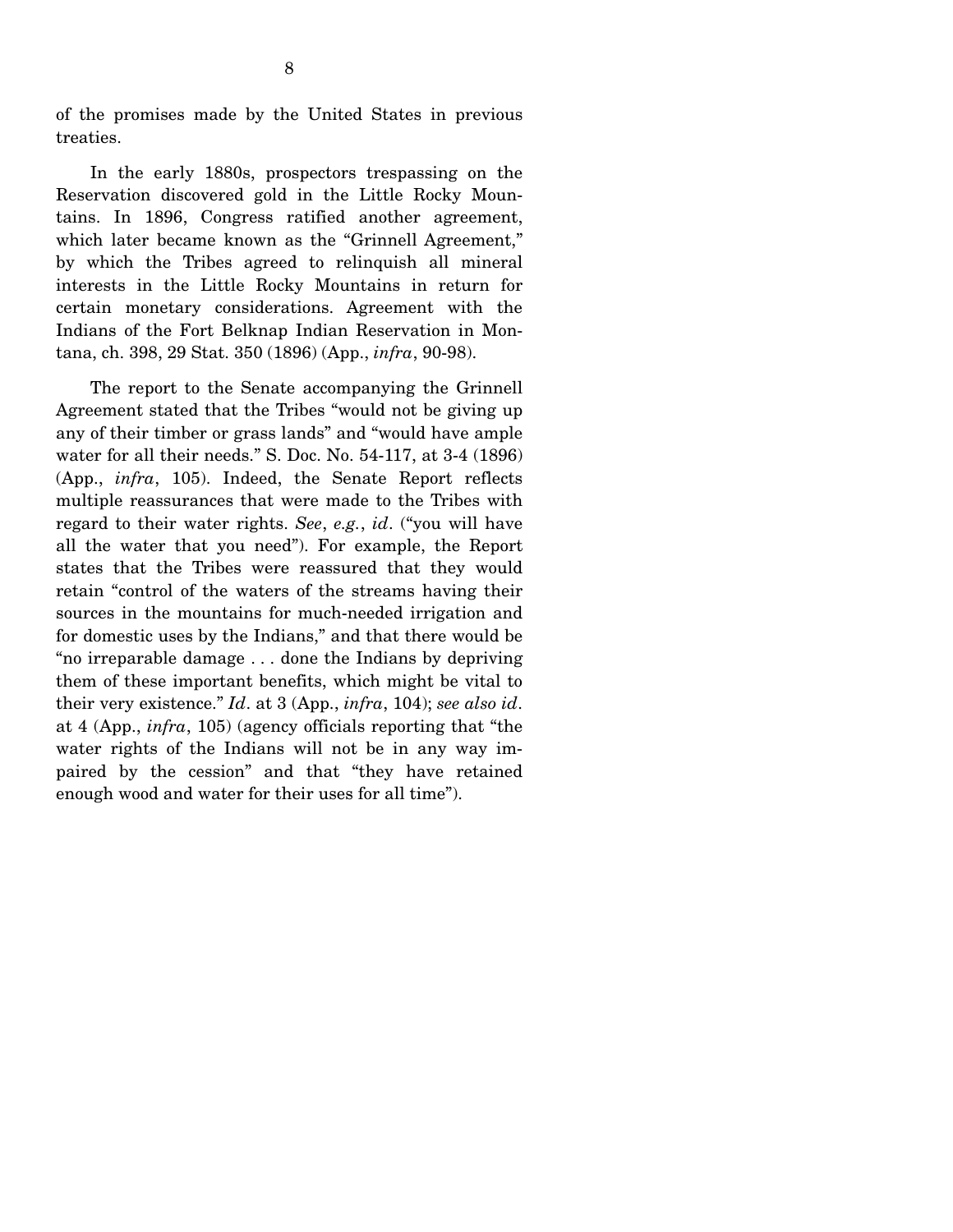#### **C. Section 702 of the Administrative Procedure Act**

 Section 702 of the APA waives sovereign immunity for any person who has suffered "legal wrong" due to the acts or failure to act of an agency or officer or employee thereof, acting in an official capacity or under color of legal authority when the relief sought does not include money damages. 5 U.S.C. § 702. "Legal wrong" means such wrong as particular statutes or the courts have recognized as constituting grounds for judicial relief. *See Kansas City Power & Light Co. v. McKay*, 225 F.2d 924, 932 (1955), 932, *cert. denied*, 350 U.S. 884 (1955) (" 'legal wrong' means such wrong as particular statutes and the courts have recognized as constituting grounds for judicial review").

 In amending the APA in 1976 to include § 702, the Judiciary Committee of both Houses identified, in their reports, the measure's clear purpose as the "eliminat[ion of] the sovereign immunity defense in all equitable actions for specific relief against a Federal agency or officer acting in an official capacity." S. Rep. No. 996, 94th Cong., 2d Sess. 8 (1976); H.R. Rep. No. 1656, 94th Cong., 2d Sess. 9 (1976), *reprinted in* 1976 U.S.C.C.A.N. 6121, 6129 (1976); *see also Schnapper v. Foley*, 667 F.2d 102, 107 (D.C. Cir. 1981) (the "legislative history of this provision could not be more lucid").

 28 U.S.C. § 1331 provides that the "district courts shall have original jurisdiction of all civil actions arising under the Constitution, laws, or treaties of the United States." 28 U.S.C. § 1331. Federal common law claims "arise under" the laws of the United States within the meaning of 28 U.S.C. § 1331. *See*, *e.g.*, *Illinois v. City of*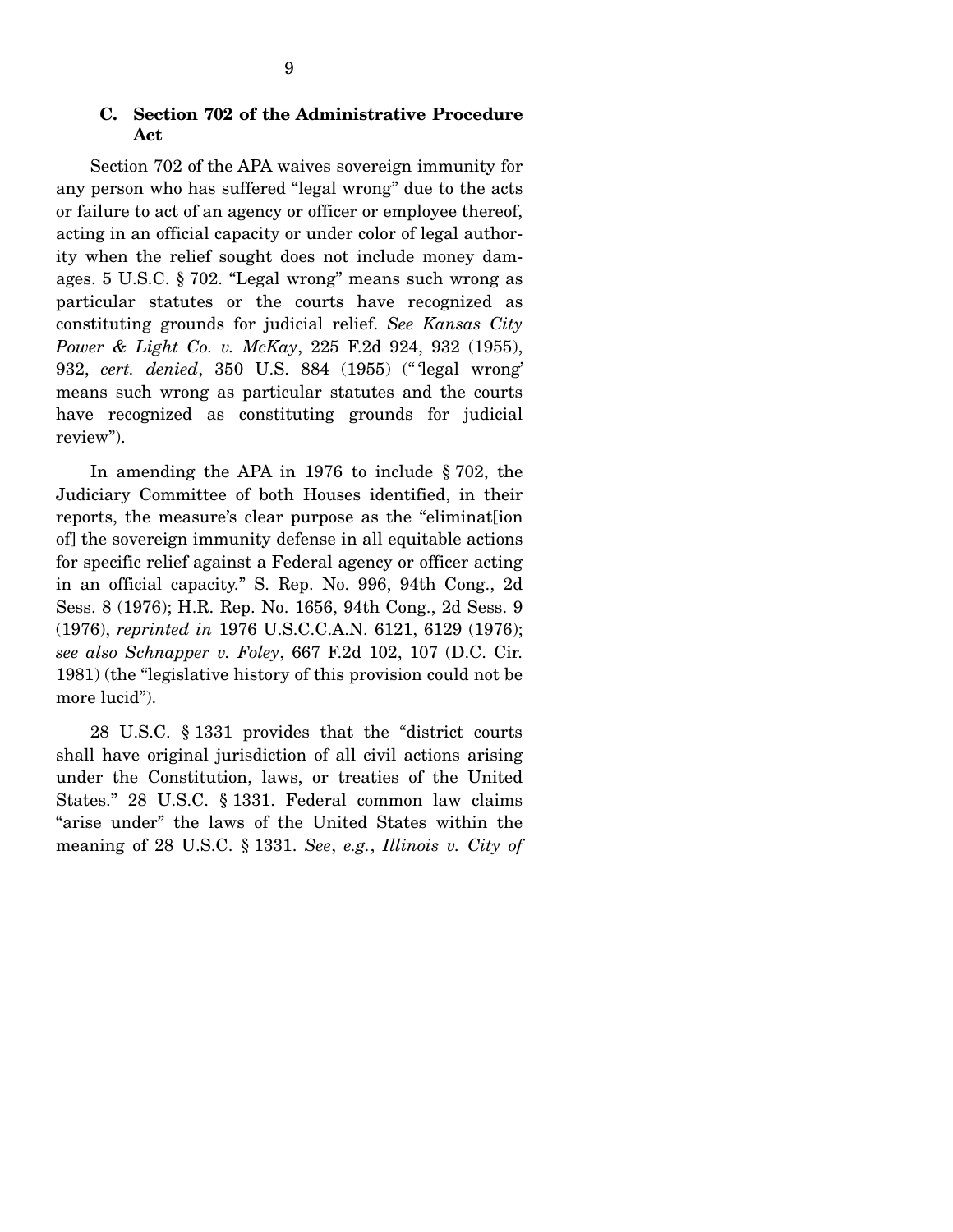*Milwaukee, Wis*., 406 U.S. 91, 100 (1972) ("section 1331 jurisdiction will support claims founded upon federal common law as well as those of statutory origin."); *Johnsrud v. Carter*, 620 F.2d 29, 31 (3d Cir. 1980) (federal common law claims "arise under" 28 U.S.C. § 1331); *see also Northwest Sea Farms, Inc. v. U.S. Army Corps of Eng'rs*, 931 F.Supp. 1515, 1519-20 (W.D. Wash. 1996) (Indian trust obligation constitutes "law to apply").

#### **II. Factual Background**

#### **A. Cyanide Heap-Leach Gold Mining in the Little Rocky Mountains**

 Within a decade of the discovery of gold in the Little Rocky Mountains in the 1880s, and the subsequent "Grinnell Agreement" carving the territory out of the original Fort Belknap Reservation, the Little Rocky Mountains mining district became the state's largest gold producer. Mining largely ended in the early 1900s, but in 1979, the Montana Department of State Lands ("MDSL") granted Zortman Mining, Inc. ("ZMI"), a wholly owned subsidiary of Pegasus Gold, Inc., two permits to begin cyanide heapleach gold mining in the Little Rocky Mountains within the "Grinnell" lands adjacent to and surrounded on three sides by the Reservation. MDSL prepared a draft "Environmental Impact Statement" for the two mines, and the Bureau of Land Management ("BLM"), a federal agency, approved of ZMI's plan of operations. *See Island Mountain Protectors, et al.*, 144 IBLA 168, 171 (May 29, 1998) (discussion of history of Zortman and Landusky mines).

 Between 1979 and 1994, working jointly, the BLM and MDSL approved 15 expansions of the mining operations in the Little Rocky Mountains, more than doubling the size of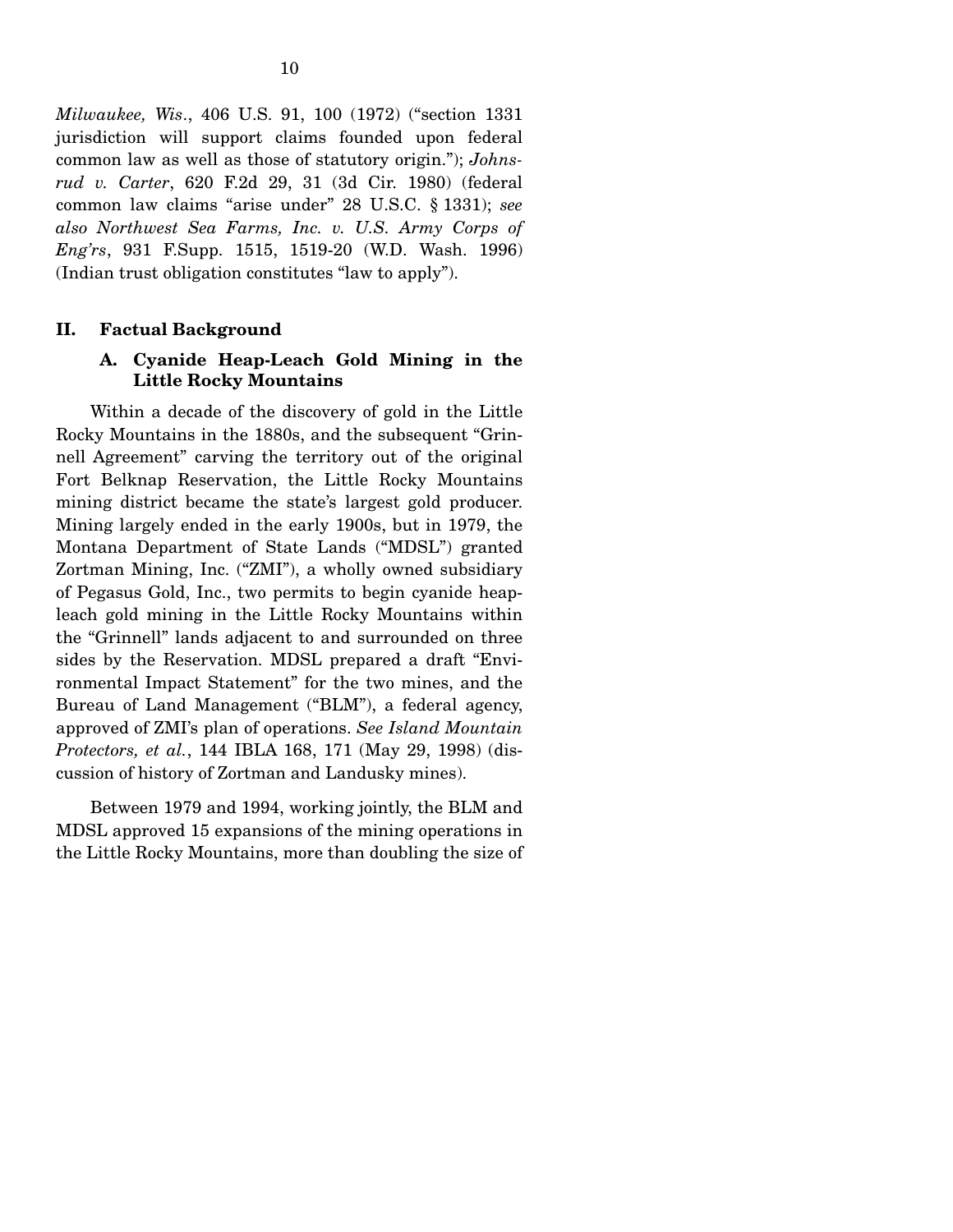the original disturbance. *Id*. at 171-72. BLM undertook no additional environmental impact statements to evaluate these expansions. In 1996, the BLM prepared an "Environmental Impact Statement" pursuant to the National Environmental Policy Act, 42 U.S.C. § 4332(2)(C), to evaluate yet another proposed expansion of mining operations, and eventually approved additional mining at the Zortman mine even though it concurrently recognized that the mines were having a substantial negative impact on the Tribes' treaty-based water resources.

 The Little Rocky Mountains form the headwaters of streams running onto the southern end of the Reservation. King Creek, Lodgepole Creek, and Bighorn Creek originate in the Little Rockies and flow onto the Reservation. Mining operations have diverted flows from the Little Rocky Mountains away from the Reservation, generated wastewater, waste rock, leach pads, and process wastes, and polluted a number of watersheds in the mountains, including those running onto the Reservation. The mines have leached, and continue to leach, acid rock drainage – an acidic brew of heavy metals – into surface and groundwaters hydrologically connected to the mines. There is an unquantified amount of recharge of waters impacted by mining activities in the limestone formations located in the mountains. These facts are undisputed.<sup>1</sup>

 $\frac{1}{2}$  Furthermore, as a result of the mine operations, the Tribes' cultural and spiritual use of the mountains has been severely eroded; the BLM observed in one planning document that mining will have 100 plus years of significant disruption to Native American traditional cultural practices in the Little Rocky Mountains. Spirit Mountain, once the core of tribal religious practices in the mountains, is now entirely gone – replaced by enormous open pits.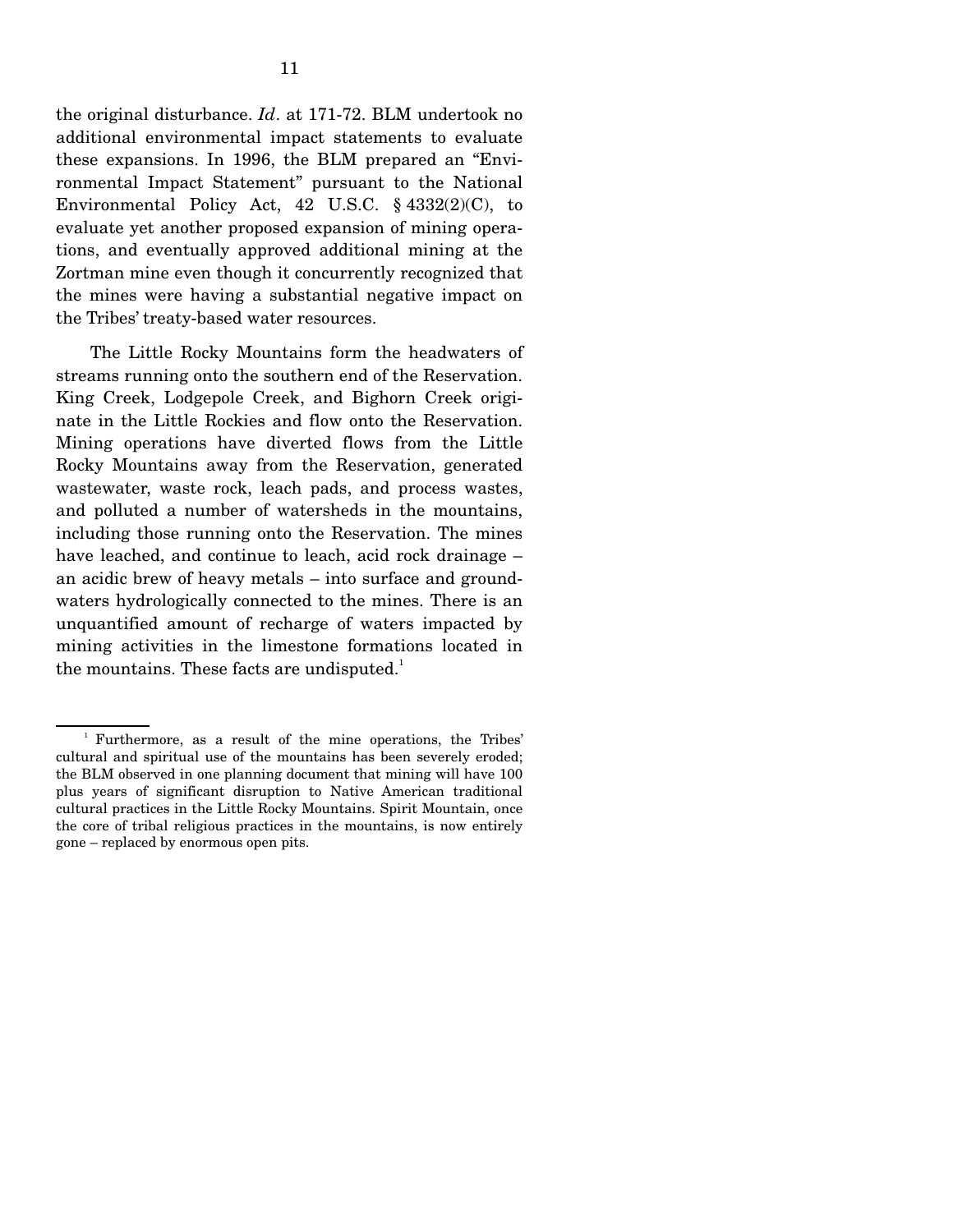Indeed, as the district court acknowledged:

It is undisputed that the Zortman-Landusky mines have devastated portions of the Little Rockies, and will have effects on the surrounding area, including the Fort Belknap Reservation, for generations. That devastation, and the resulting impact on tribal culture, cannot be overstated.

*Gros Ventre, et al. v. United States, et al.*, CV 00-69-M-DWM, Slip Op. (D. Mont. June 28, 2004) at 12 (App., *infra*,  $38)$ <sup>2</sup>

 In January of 1998, ZMI declared bankruptcy and announced its intention to cease operations at the mines. In response, the BLM developed and selected new closure and reclamation plans for the mine sites.

#### **B. The District Court's Decisions**

 On April 12, 2000, in U.S. District Court for the District of Montana, the Tribes filed an equitable action against the federal government, including the BLM, alleging breach of the federal government's specific and general trust obligations to the Tribes in the permitting of

<sup>2</sup> As a result of these impacts, in 1996, the Interior Board of Land Appeals ("IBLA") observed that the BLM had failed to obtain the information necessary about groundwater contamination from the mines to develop an adequate reclamation plan. *Island Mountain Protectors*, 144 IBLA at 201. In 1998, the IBLA held, *inter alia*, that in approving the mine reclamation plan, the BLM did not fully observe its trust responsibility to the Tribes and failed to protect public lands from unnecessary or undue degradation. *See id.* at 202-03. In light of these violations of the trust obligation and federal law, the IBLA halted the proposed expansion of the mines. *Id*. at 203.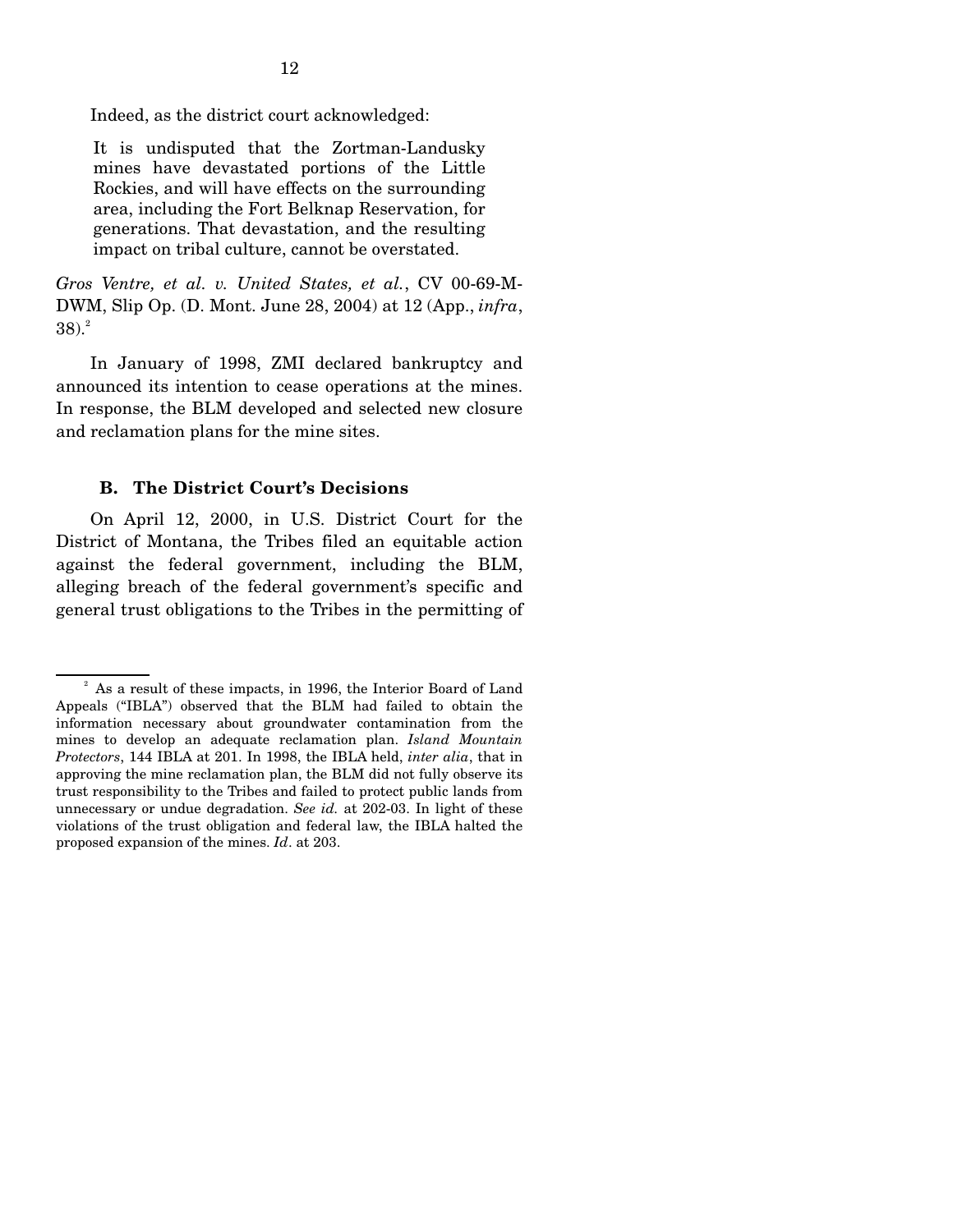the Zortman and Landusky cyanide heap-leach mines over the course of two decades, and the resulting destruction of Tribal trust resources.

 In their prayer for relief, the Tribes requested that the district court: (1) declare the federal government in violation of its fiduciary duty to protect Tribal trust resources; (2) declare that the federal government's failure to comply with NEPA and other statutes, as well as its failure to fully reclaim the area, constitutes unnecessary and undue degradation in violation of the Federal Land and Policy Management Act, 43 U.S.C. § 1701, *et seq.*; (3) issue a writ of mandamus compelling the federal government to fully reclaim the area in fulfillment of its trust obligations; and (4) enjoin the further destruction of Tribal trust resources.

 On January 29, 2001, the District Court denied the federal government's motion to dismiss the complaint. *Gros Ventre, et al. v. United States, et al.*, CV 00-69-M-DWM, Slip Op. (D. Mont. Jan. 29, 2001). In November of 2001, the District Court bifurcated the proceedings into liability and remedy phases. *Gros Ventre, et al. v. United States, et al.*, CV 00-69-M-DWM, Slip Op. (D. Mont. Nov. 30, 2001). In December of 2002, the parties exchanged summary judgment briefs. The District Court did not rule on the initial set of summary judgment briefs, and instead ordered the parties to renew their motions for summary judgment in light of this Court's opinions in *U.S. v. White Mountain Apache Tribe*, 537 U.S. 465 (2003), and *U.S. v. Navajo Nation*, 537 U.S. 488 (2003). Renewed summary judgment motions and briefs were exchanged in October through December of 2003.

 On June 28, 2004, the District Court ruled against the Tribes and in favor of the federal government on the parties' renewed motions for summary judgment. *Gros*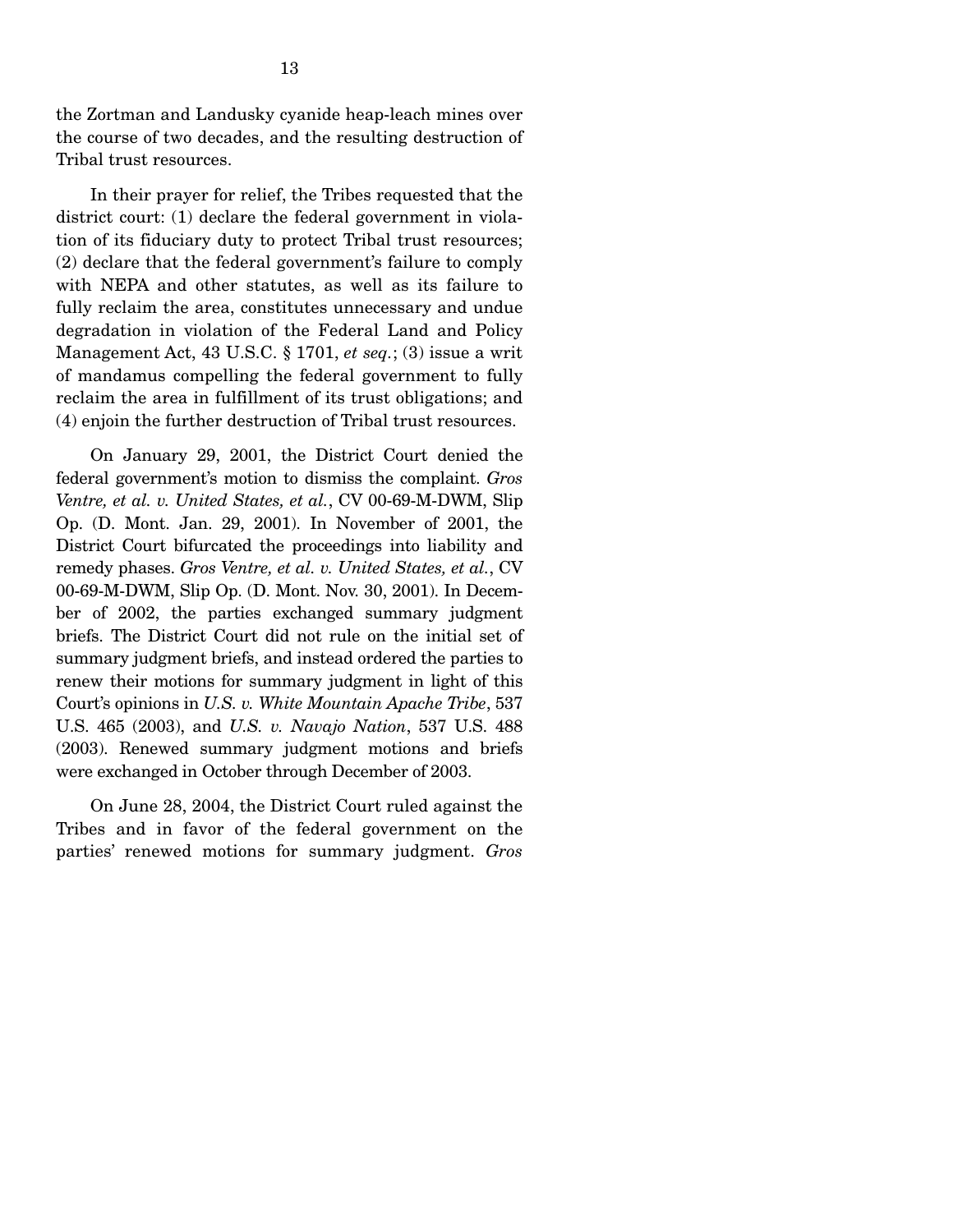*Ventre, et al. v. United States, et al.*, CV 00-69-M-DWM, Slip Op. (D. Mont. June 28, 2004) (App., *infra*, 28-39). The District Court ruled against the Tribes on the issue of liability, even though damages had been bifurcated from liability, because it determined *sua sponte* that there was a "lack of an effective remedy for any wrongs committed on the Tribes" which "render[ed] the exercise of judicial power superfluous, and the case moot", *id*. at 11 (App., *infra*, 36), even though the Tribes – having adhered to the District Court's Nov. 30, 2001 Order bifurcating the proceedings – never had an opportunity to address the remedy issues for the court.

 On July 12, 2004, the Tribes filed a Rule 59(e) motion under the Federal Rules of Civil Procedure for the court to alter or amend its judgment, based upon the procedural unfairness of deciding the action solely on remedy issues. On October 22, 2004, the court denied the Tribes' motion to alter or amend the judgment and reaffirmed its previous order. *Gros Ventre, et al. v. United States, et al.*, CV 00-69- M-DWM, Slip Op. (D. Mont. Oct. 22, 2004) (App., *infra*, 40- 58). The October 22, 2004 order was reissued, *nunc pro tunc*, on November 12, 2004.

#### **C. The Ninth Circuit's Decision**

 Following issuance of final judgment by the District Court, the Tribes appealed to the U.S. Court of Appeals for the Ninth Circuit.

 On November 13, 2006, a panel of the Ninth Circuit issued a decision and affirmed the District Court. *See Gros Ventre Tribe, et al. v. United States, et al.*, 469 F.3d 801 (9th Cir. 2006) (App., *infra*, 1-27). The panel's decision recognized a direct conflict in Ninth Circuit case law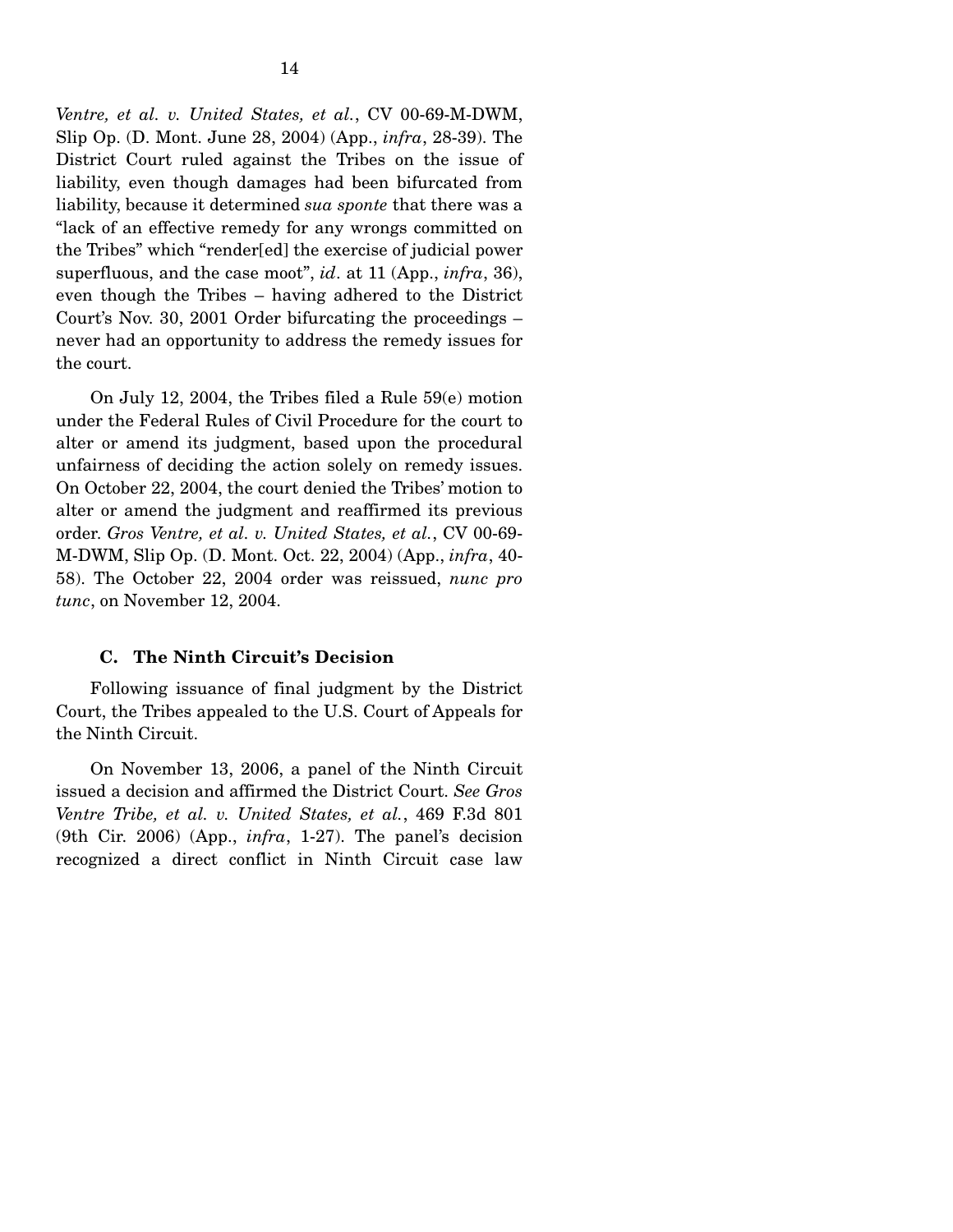concerning whether § 702's waiver of sovereign immunity for nonmonetary actions against the government is limited by the "final agency action" provision of § 704. *Id*. at 809 (App., *infra*, 12-15) (citing *The Presbyterian Church (U.S.A.) v. U.S.*, 870 F.2d 518, 523-26 (9th Cir. 1989); *Gallo Cattle Co. v. U.S. Dep't of Agric*., 159 F.3d 1194, 1198 (9th Cir. 1998)). The panel declined to resolve the matter, however, indicating that the conflict could only be resolved by the entire Ninth Circuit through the *en banc* process. *Id*. (App., *infra*, 14). The Ninth Circuit panel then held that the Tribes have no common law cause of action for breach of trust under the facts of the case. *Id*.

 The Tribes timely filed a petition for rehearing and rehearing *en banc* on December 28, 2006. On January 11, 2007, Judge Tallman, a member of the Ninth Circuit panel, ordered the defendants to respond, which they did on February 9, 2007. On March 16, 2007, the Ninth Circuit panel denied the petition for rehearing. (App., *infra*, 59)

## **REASONS FOR GRANTING THE PETITION**

--------------------------------- ♦ ---------------------------------

**I. THE CIRCUITS ARE SPLIT AS TO WHETHER THE APA'S WAIVER OF SOVEREIGN IMMU-NITY IS LIMITED BY OTHER PROVISIONS OF THE APA, INCLUDING SECTIONS 704 AND 706, AND THE QUESTIONS SHOULD BE DE-CIDED BY THIS COURT.** 

 Section 702 of the APA waives sovereign immunity for any person who has suffered "legal wrong" due to the acts or failure to act of an agency or officer or employee thereof, acting in an official capacity or under color of legal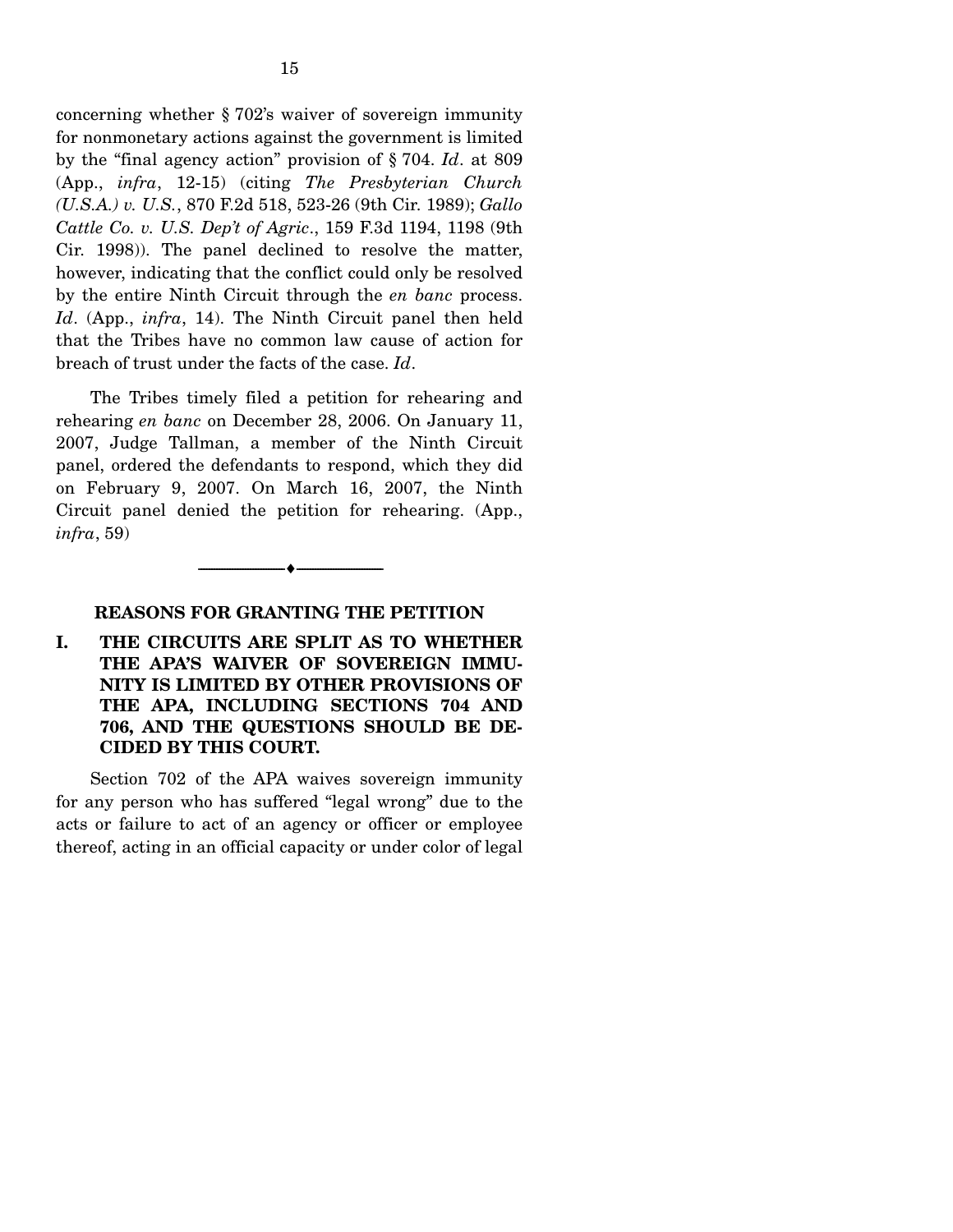authority when the relief sought does not include money damages. 5 U.S.C. § 702. "Legal wrong" means such wrong as particular statutes or the courts have recognized as constituting grounds for judicial relief. *Kansas City Power*, 225 F.2d at 932 (" 'legal wrong' means such wrong as particular statutes and the courts have recognized as constituting grounds for judicial review").

 Justice Souter has previously stated that "5 U.S.C. §702 ... waives the immunity of the United States in actions for relief other than money damages" and "is not restricted by the requirement of final agency action that applies to suits under the [APA]." *Reno v. American-Arab Anti-Discrimination Comm*.*,* 525 U.S. 471, 510 n.4 (1999) (Souter, J., dissenting). There is confusion among the Circuits, however, as to whether § 702's waiver is restricted by the APA's other provisions – including the "final agency action" requirement of § 704 of the APA, and the standards of judicial review found in  $\S 706$  of the APA.<sup>3</sup>

 The Third Circuit, for example, agrees with Justice Souter that  $\S 702$  is not limited by a "final agency action." *See*, *e.g.*, *Johnsrud*, 620 at 31 (§ 702 waived sovereign immunity for nonstatutory review of claims seeking

<sup>&</sup>lt;sup>3</sup> The requirement of "final agency action" is part of §704 of the APA, and applies to judicial review cases. *See* 5 U.S.C. § 704 ("Agency action made reviewable by statute and final agency action for which there is no other adequate remedy in a court are subject to judicial review."). There is no common law "final agency action" requirement. Federal common law claims "arise under" the laws of the United States within the meaning of 28 U.S.C. § 1331. *See Illinois v. City of Milwaukee*, 406 U.S. at 100 ("section 1331 jurisdiction will support claims founded upon federal common law as well as those of statutory origin."); *Northwest Sea Farms*, 931 F.Supp. at 1519-20 (the trust obligation constitutes "law to apply" consistent with *Heckler v. Chaney*, 470 U.S. 821 (1985).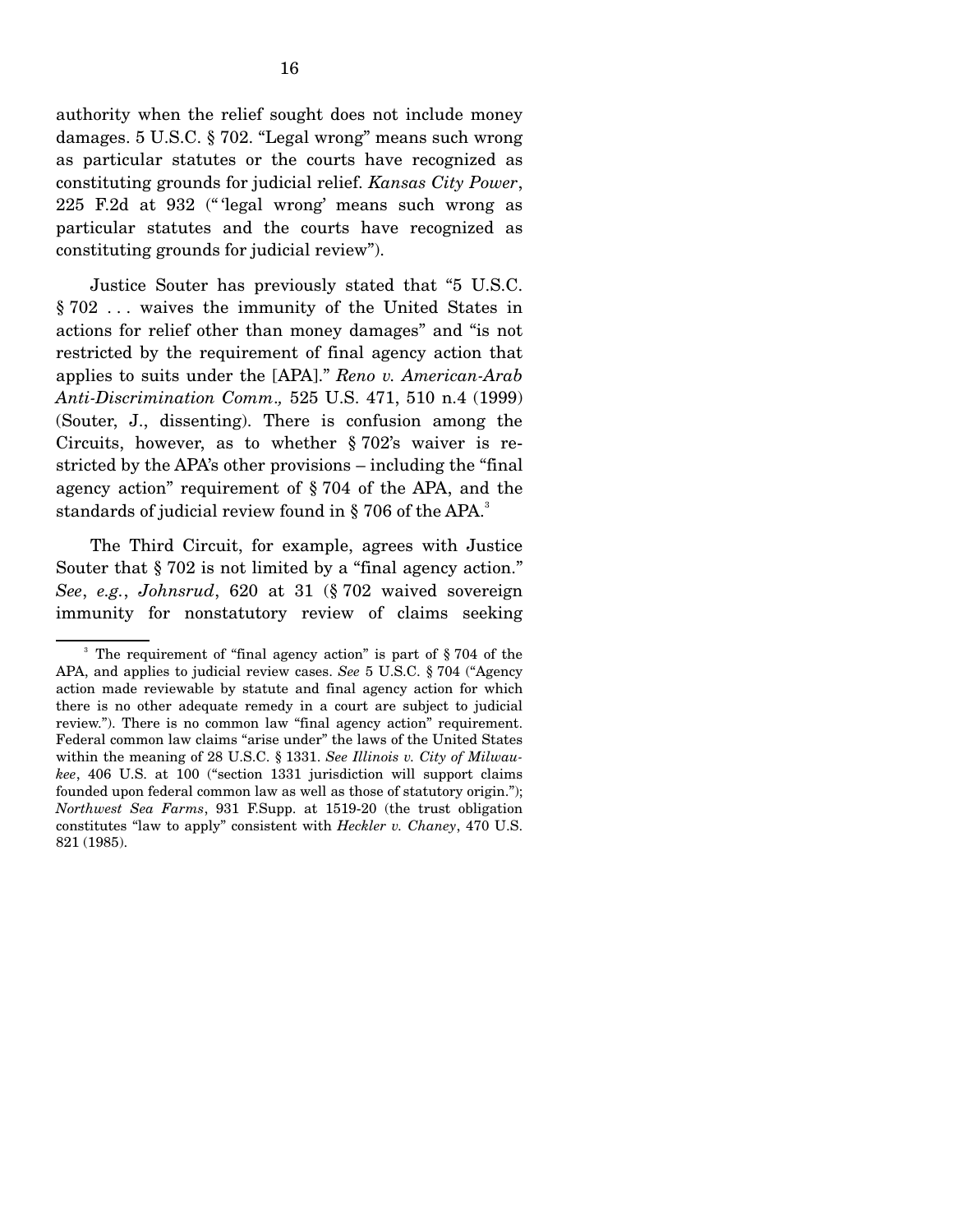equitable relief for ongoing agency inaction allegedly required by U.S. Constitution); *Jaffee v. U.S.,* 592 F.2d 712, 718-19 (3d Cir. 1979) (§ 702 waived sovereign immunity for nonstatutory review of agency action in suit alleging, inter alia, ongoing agency failure to give medical warning and provide or subsidize medical care as required by U.S. Constitution).

 At least two different Ninth Circuit panels, however, have issued decisions that are in conflict on this question, as the panel below recognized. *Compare Presbyterian Church,* 870 F.2d at 525 ("On its face, the 1976 amendment is an unqualified waiver of sovereign immunity in actions seeking nonmonetary relief against legal wrongs for which governmental agencies are accountable."); *with Gallo Cattle*, 159 F.3d at 1198 (holding that the waiver " 'contains several limitations,' including § 704's 'final agency action' requirement"). In another, Indian law case, however, a Ninth Circuit panel held that § 702's waiver "is not limited to suits" under the APA – *i.e.*, "the abolition applies to every 'action in a court of the United States seeking relief other than money damages . . . "" and "[n]o words of § 702 and no words of the legislative history provide any restriction to suits 'under' the APA." *Assiniboine & Sioux Tribes of the Ft. Peck Reservation v. Bd. of Oil & Gas Conservation of State of Montana*, 792 F.2d 782, 793 (9th Cir. 1986) (quoting C. Davis, *Administrative Law Treatise* §23:19, at 195 (2d ed. 1984)).<sup>4</sup>

<sup>&</sup>lt;sup>4</sup> As stated in the legislative history of the 1976 amendments: The application of sovereign immunity is illogical and one cannot predict in what case the injustice is likely to occur. . . . [T]he time [has] now come to eliminate the sovereign immunity defense *in all equitable actions* for specific (Continued on following page)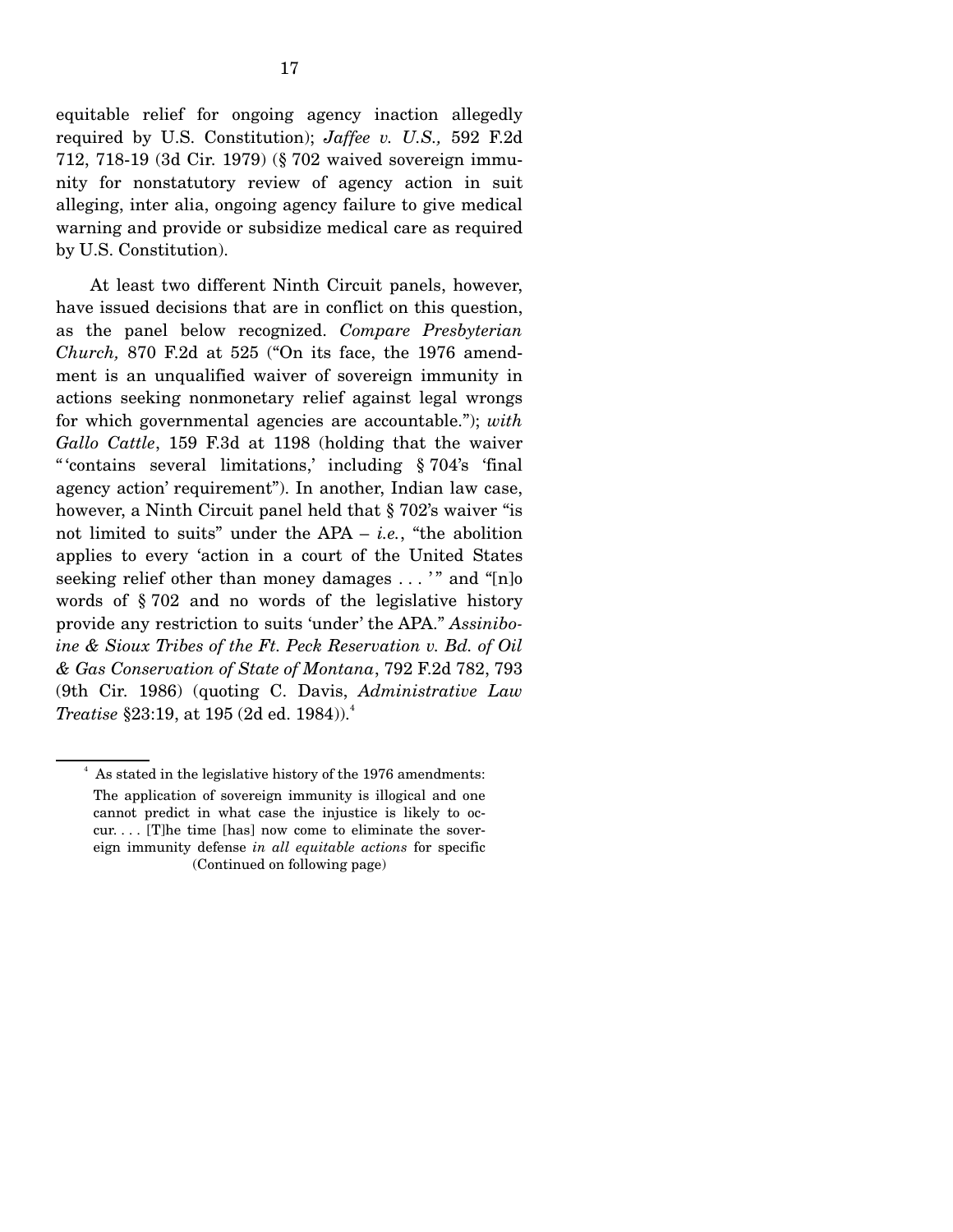There is also confusion within the D.C. Circuit on this question. For example, in several opinions, the D.C. Circuit has held that § 702's waiver of sovereign immunity applies to *any* suit challenging a legal wrong as a result of agency action, whether under the APA or not, and is limited only by its own terms – *i.e.*, when another statute expressly or implicitly forecloses equitable relief. *See*, *e.g.*, *Chamber of Commerce v. Reich*, 74 F.3d 1322, 1328 (D.C. Cir. 1996) ("The APA's waiver of sovereign immunity applies to any suit whether under the APA or not.") (citing *Clark v. Library of Congress*, 750 F.2d 89, 102 (D.C. Cir. 1984); *Sea-Land Serv., Inc. v. Alaska R.R.*, 659 F.2d 243, 244 (D.C. Cir. 1981), *cert. denied*, 455 U.S. 919 (1982) (§ 702's waiver limited only by its own terms, *i.e.*, does not affect courts' power to dismiss any action or deny relief on "any other appropriate legal or equitable ground"); *Schnapper*, 667 F.2d at 107-08 (§ 702 "retains the defense of sovereign immunity only when another statute expressly or implicitly forecloses injunctive relief "); *accord*, *Dronenburg v. Zech*, 741 F.2d 1388, 1389-91 & n.3 (D.C. Cir. 1984).

 In *Cobell v. Norton*, however, the D.C. Circuit applied the "final agency action" requirement of § 704 in determining whether the district court had subject matter jurisdiction over claims alleging breach of trust obligations grounded in federal law. *Cobell v. Norton*, 240 F.3d 1081, 1094-95 (D.C. Cir. 2001). In *Nat'l Wrestling Coaches Ass'n v. Dep't of Educ*., 366 F.3d 930, 946-47 (D.C. Cir. 2004),

relief against a Federal agency or officer acting in an official capacity.

H.R. Rep. No. 94-1656, at 8-9, *reprinted in* 1976 U.S.C.C.A.N. 6121, 6128-29 (emphasis added).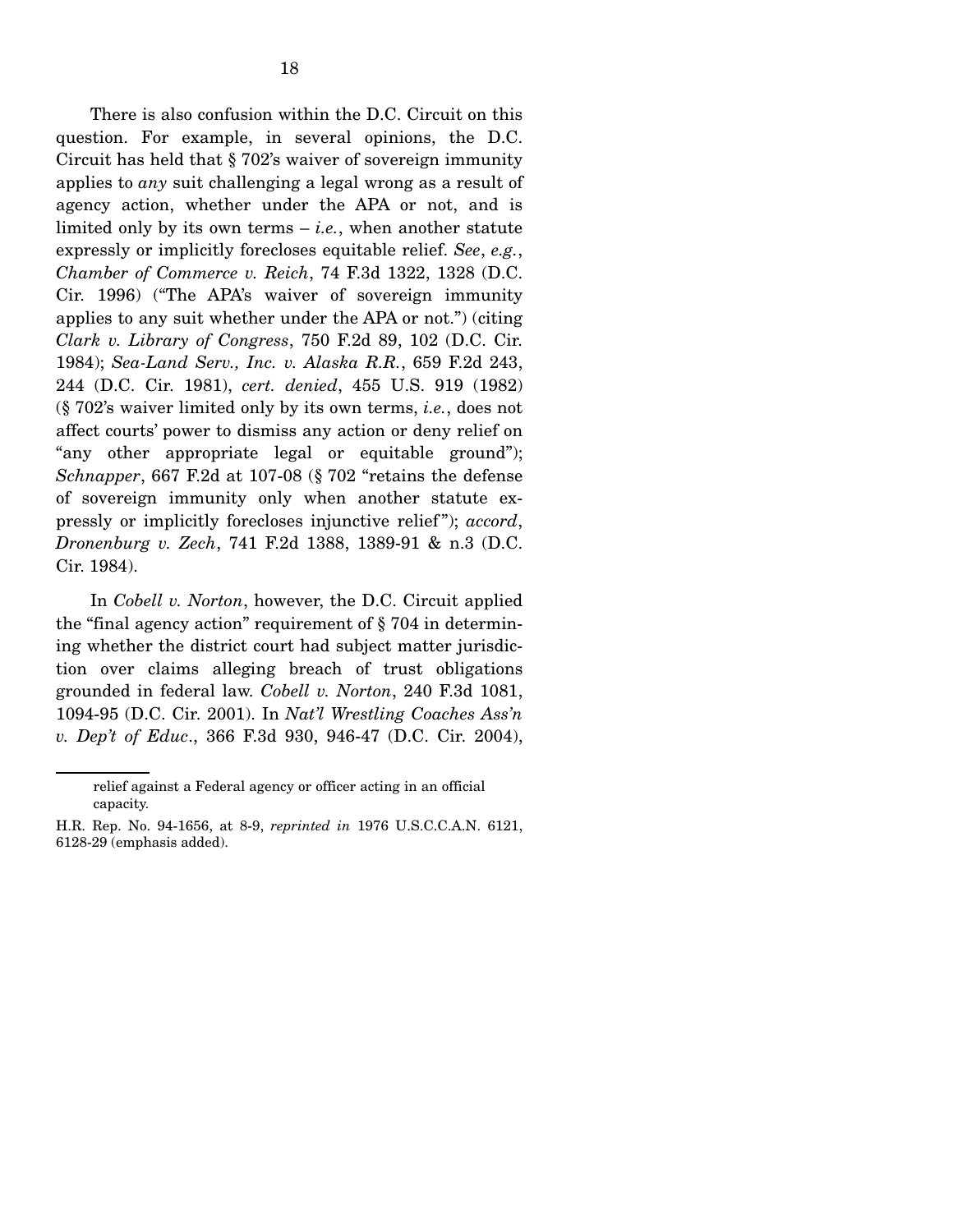*Reich*, *Sea-Land Service*, and *Dronenburg*, and held that § 702's waiver is "not limited to APA cases – and hence that it applies regardless of whether the elements of an APA cause of action are satisfied." *See Trudeau v. Federal Trade Com'n*, 456 F.3d 178, 186-87 (D.C. Cir. 2006).

 The question of whether § 702's waiver of sovereign immunity is limited by § 704 or § 706 of the APA affects all cases in which a party seeks equitable relief involving common law claims against the federal government. Unless that question is resolved by this Court, the confusion reflected in the Ninth Circuit's opinion in this case will recur in every case where a party seeks to enforce non-statutory rights in equity against the federal government, whether those rights arise under treaties, the Constitution, or the common law.<sup>5</sup>

<sup>&</sup>lt;sup>5</sup> In this case, the Tribes challenged actions by the federal government that have harmed and are continuing to harm the Tribes, their members, and their protected water resources. The Tribes sought declaratory relief to clarify the legal obligations of federal agencies to the Tribes, and injunctive relief to stop pollution of Tribal waters and restore historic flows onto Tribal lands.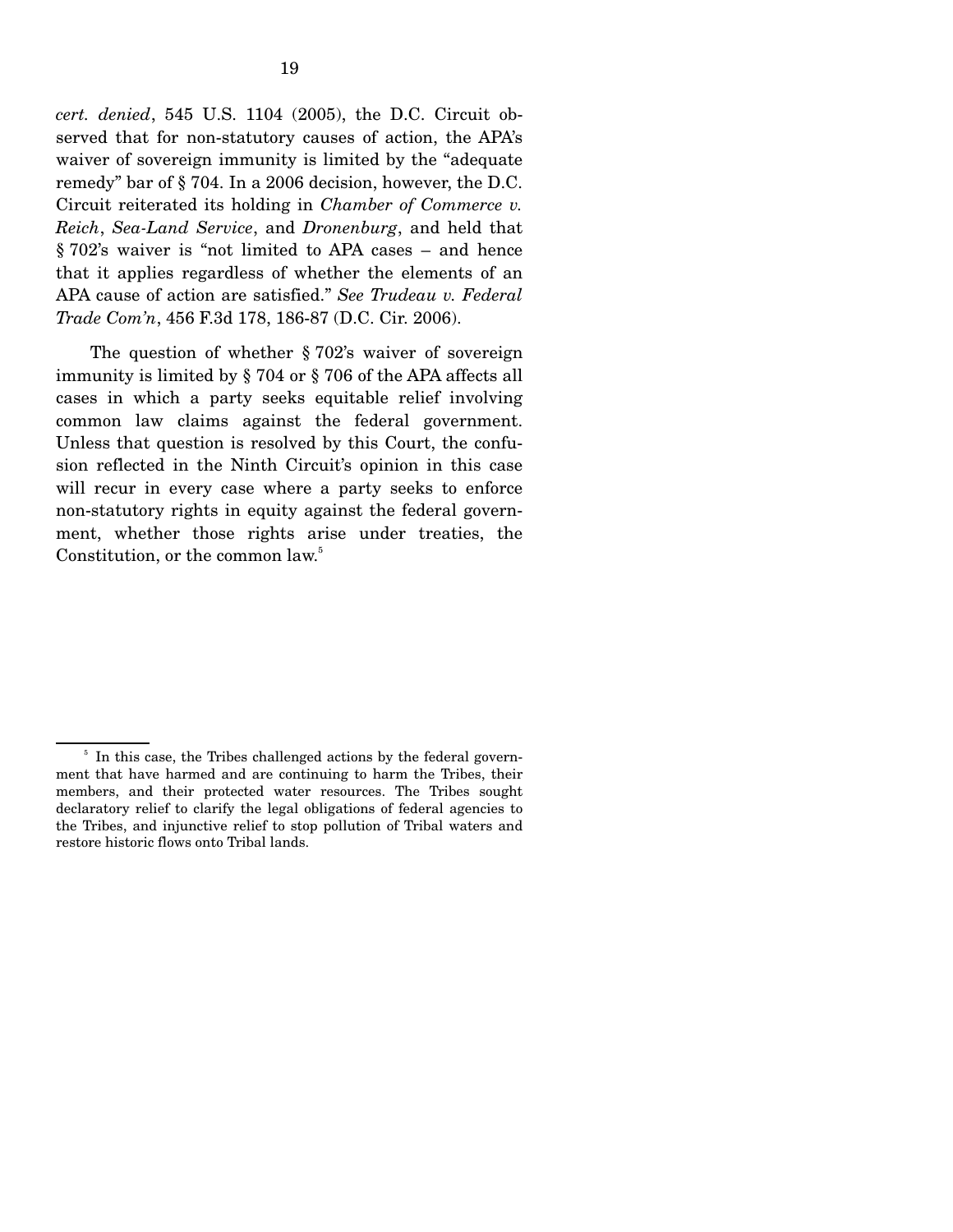### **II. THE CIRCUITS ARE SPLIT AS TO WHETHER THE EQUITABLE POWERS OF FEDERAL COURTS ARE LIMITED IN INDIAN TRUST CASES BY THE COURT'S OPINIONS INVOLV-ING CLAIMS FOR MONEY DAMAGES BY IN-DIAN TRIBES UNDER THE INDIAN TUCKER ACT.**

 The lower courts' decisions erroneously conflated this Court's opinions involving Tribal claims for money damages under the Indian Tucker Act with this Court's opinions discussing the Indian trust doctrine as it applies to Tribal claims for equitable relief arising from Treaty violations. This conflation put the panel's opinion in conflict with opinions from other Circuits, and from this Court, and led the panel to two flawed conclusions: (1) in the absence of a specific duty, or specific control over tribal property, the government fulfills its obligations as a trustee for the Tribes if it complies with generally applicable statutes, *see Gros Ventre*, 469 F.3d at 812 (App., *infra*, 20); and (2) the United States' fiduciary trust obligations to protect the Tribes from depredations applies only to acts that occur on the Reservation itself, and not to acts that occur off-Reservation, but which have impacts on the Reservation. *Id*. at 811-12 (App., *infra*, 20-23).

### **A. This Court's Indian Tucker Act Opinions Have Not Changed This Court's Indian Trust Law Opinions.**

 The Ninth Circuit panel held that the Tribes' treaties and agreements promising to "protect" the Tribes from "depredations and other unlawful acts," and subsequent agreements promising to reserve the full use of waters, undiminished in quantity and undeteriorated in quality,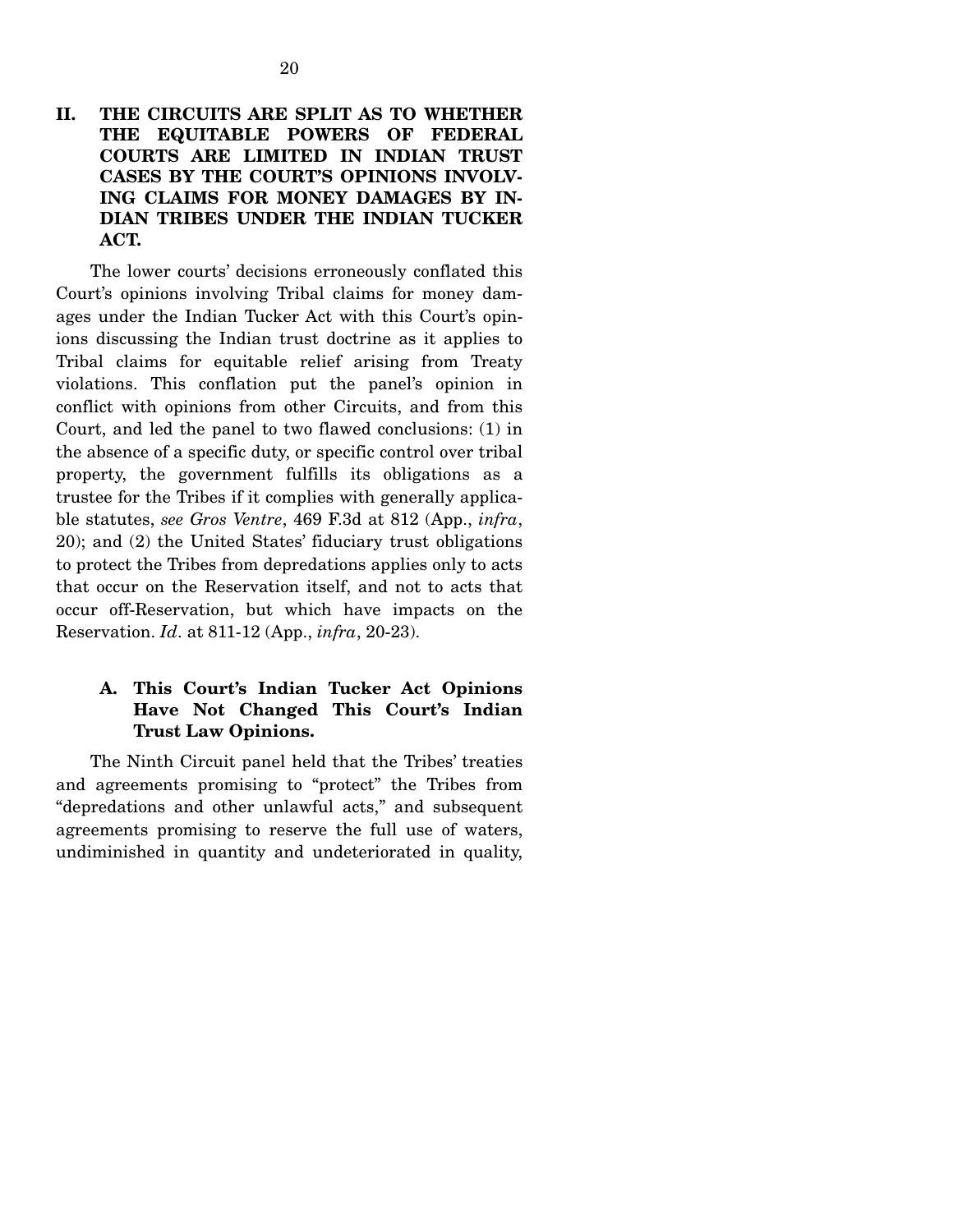flowing onto the Reservation, do not expressly promise to manage off-Reservation resources for the benefit of the Tribes. *See* 469 F.3d at 811-12 (App., *infra*, 18-23). This extremely narrow (and even illogical) reading of the phrase "protect . . . from depredations and other unlawful acts" directly conflicts with two long-standing canons of construction developed by this Court as part of its Indian trust law jurisprudence.

 First, treaties are to be liberally interpreted to accomplish their protective purposes, with ambiguities to be resolved in favor of the Indians. *Carpenter v. Shaw*, 280 U.S. 363, 366-67 (1930); *Winters*, 207 U.S. at 576-77. Second, Indian treaties must be construed as the Tribes would have understood them. *Choctaw Nation v. Oklahoma*, 397 U.S. 620, 631 (1970); *see also Minnesota v. Mille Lacs Band of Chippewa Indians*, 526 U.S. 172, 196 (1999) ("we interpret Indian treaties to give effect to the terms as the Indians themselves would have understood them") (other citations omitted).

 The panel stated that "the Tribes seek to impose a duty, not found in any treaty or statute, to manage nontribal property for the benefit of the tribes." 469 F.3d at 811 (App., *infra*, 18) (citing *U.S. v. Mitchell*, 445 U.S. 535, 538 (1980) ("*Mitchell I*")). *See id*. (App., *infra*, 18-19). The panel did not address the fact that the off-Reservation conduct was directly harming water quantity and quality on the Reservation, and most certainly did *not* interpret the Tribes' treaties and agreements (including the Blackfeet Treaty) "as the Indians themselves . . . understood them." *Minnesota v. Mille Lacs Band of Chippewa Indians*, 526 U.S. at 196; *see also*, *e.g.*, S. Doc. No. 54-117, at 9 (App., *infra*, 118-19) (recounting "Medicine Bear" – *i.e.*, "I am not willing to sell the . . . water . . . but I am willing to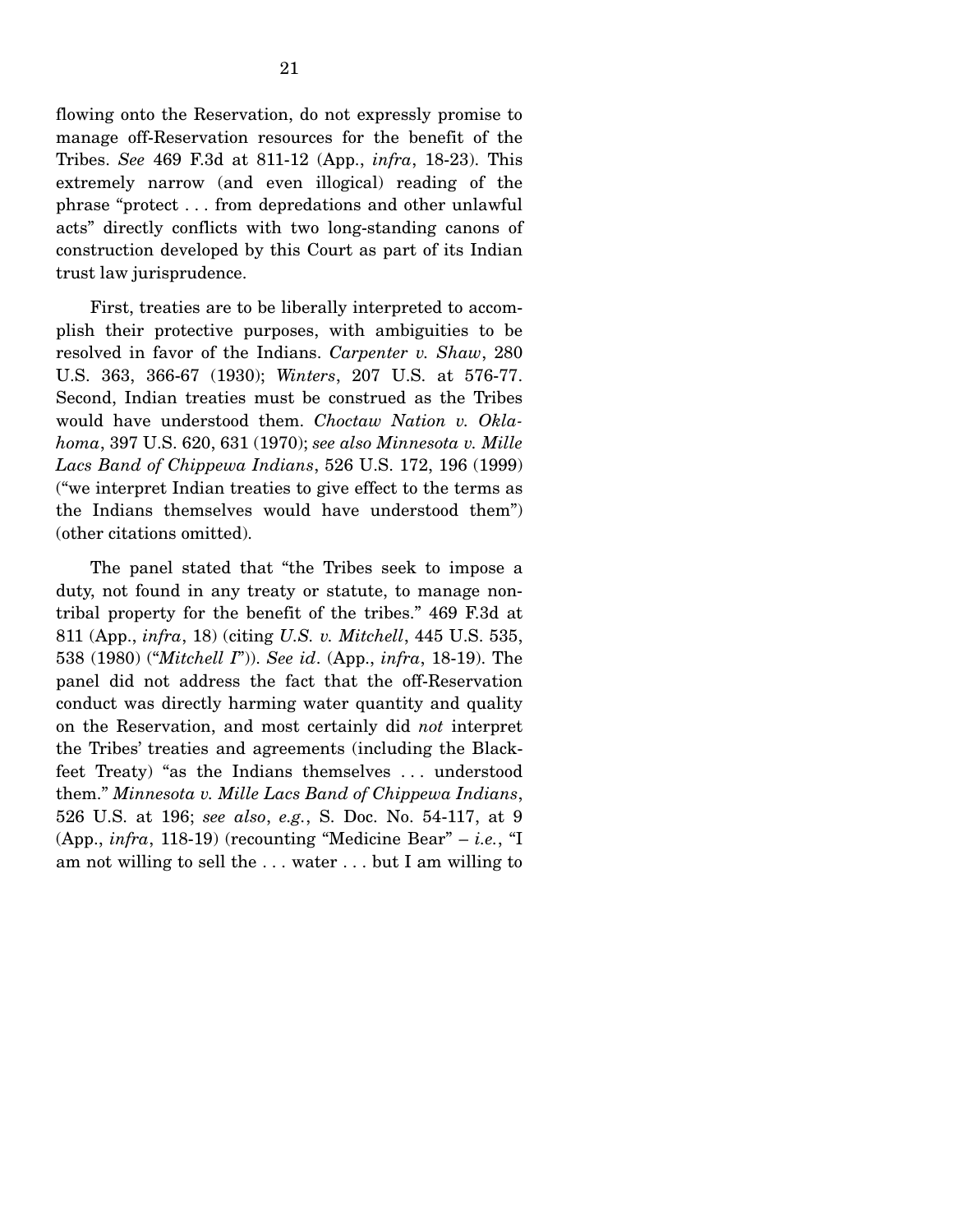sell that mine"); *supra* at 7-8 (recounting promises made to Tribes regarding water rights); *Winters*, 207 at 576 (Tribes have property right to water originating in the Little Rocky Mountains).

 Rather than citing any of these well-developed canons of construction for interpreting Treaties consistent with the Indian trust doctrine, the Ninth Circuit cited *Mitchell I*, 445 U.S. 535, a case involving claims for *monetary* relief under the Indian Tucker Act. 28 U.S.C. § 1505. Indian Tucker Act cases, however, are heard by the Federal Court of Claims, and, under this Court's decisions, require a substantive source of law that establishes a specific fiduciary duty that can be fairly interpreted as mandating compensation for damages sustained as a result of a breach of the duty imposed. *See White Mountain Apache Tribe*, 537 U.S. at 479 (money damages can "mak[e] the Tribe whole for deterioration already suffered, and shield the Government against the remedy whose very availability would deter it from wasting trust property in the period before a Tribe has gone to court for injunctive relief "); *Navajo Nation*, 537 U.S. at 503 (having brought suit in the Court of Claims pursuant to the Indian Tucker Act, which waives sovereign immunity, "tribal plaintiff must [then] invoke a rights-creating source of substantive law that 'can fairly be interpreted as mandating compensation by the Federal Government for the damages sustained' "); *see also U.S. v. Mitchell*, 463 U.S. 206 (1983) ("*Mitchell II*"). This jurisprudence sets a high bar for recovery of money damages from the federal government.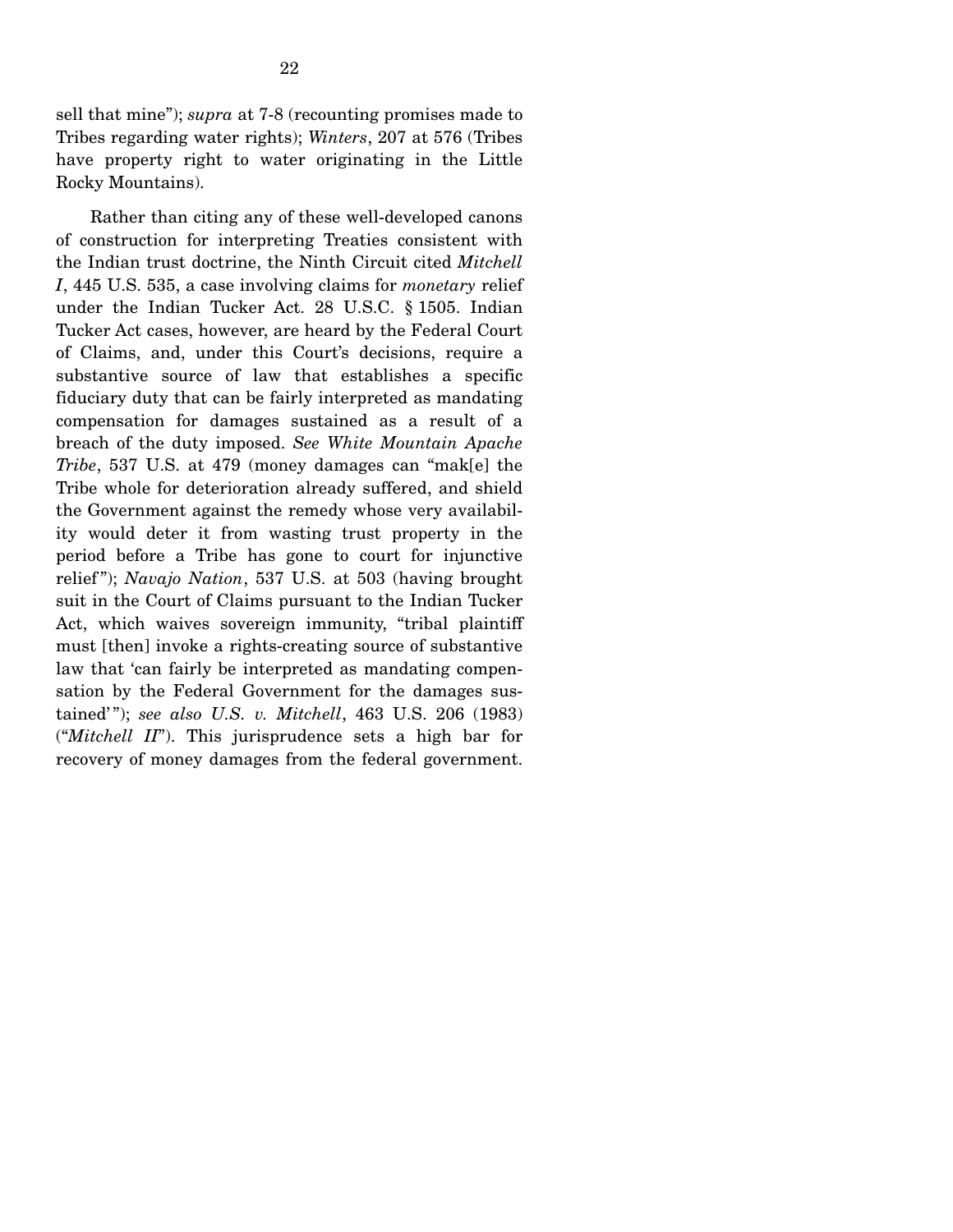In this case, however, the Tribes made no claim for money damages.<sup>6</sup>

 In addition to misapplying this Court's Indian Tucker Act jurisprudence to equitable claims seeking enforcement of treaty rights, the Ninth Circuit's opinion conflicts with decisions from other Circuits. The Eighth Circuit has determined, for example, that the federal government has a trust obligation that must be exercised concurrently with – but not necessarily dependent upon – the existence of other statutes. *See Blue Legs v. U.S. Bureau of Indian Affairs*, 867 F.2d 1094 (8th Cir. 1989). The First Circuit has concluded (as has this Court) that even absent a specific statute establishing a management duty, *Mitchell II* directs courts to find a trust obligation whenever the federal government has assumed control over Tribal land or resources. *Joint Tribal Council of the Passamaquoddy Tribe v. Morton*, 528 F.2d 370 (1st Cir. 1975).

<sup>&</sup>lt;sup>6</sup> The Indian Tucker Act gives the United States Court of Claims jurisdiction over "any [damages] claim against the United States founded either upon the Constitution, or any Act of Congress." *Id*. Jurisdiction under the Indian Tucker Act is thus expressly limited to specific textual sources – acts of Congress or the Constitution. The *Mitchell I* court held that the General Allotment Act, relied upon by the Tribe as its source of textual, substantive law, did not in fact support a claim for money damages and did not therefore meet the requirements of the Indian Tucker Act for jurisdiction in the U.S. Court of Claims. *Mitchell I*, 445 U.S. at 546.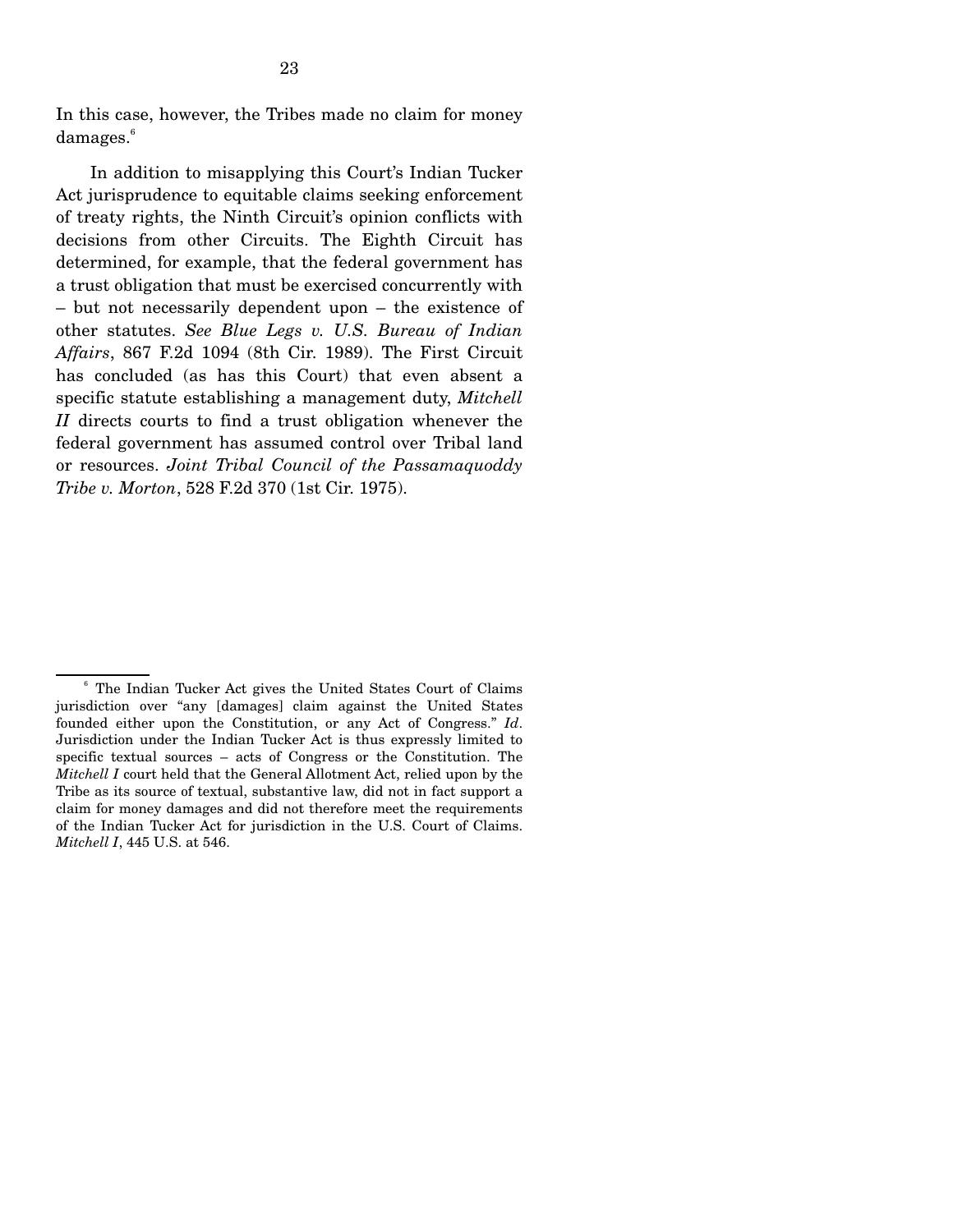### **B. The Ninth Circuit Erroneously Interpreted The Treaties Between The Federal Government And The Tribes.**

 Promises made to the Tribes in treaties and Congressionally-ratified agreements to protect Tribal waters have unquestionably been broken by the federal government in this case. Two decades of virtually unrestricted cyanide heap-leach mining has destroyed the mountains adjacent to the Reservation that contain the headwaters for critical Reservation streams. Both the quantity and the quality of water on the Reservation has been damaged. The Senate Report for the Grinnell Agreement reflects multiple promises made to the Tribes concerning the water originating in the mountains in exchange for gold (which is now almost completely gone).<sup>7</sup> The Tribes have a classic

- Medicine Bear: I am not willing to sell the forest, nor the water nor any of the things that you mention – that is the grass, wood and other things – but I am willing to sell that mine.
- Eyes in the Water: I am not willing to give you the wood, not the grass, nor the water, but only those rocks lying around the mines, and don't shut off the (Continued on following page)

<sup>7</sup> *See* S. Doc. No. 54-117, at 3 (App., *infra*, 104) (stating that there should be "careful consideration in order that no irreparable damage might be done the Indians by depriving" them of water, "which might be vital to their very existence"); *id*. (federal agency to hold "control of the waters of the streams having their sources in the mountains" for the benefit of the Indians' domestic uses); *id*. (promising to "protect the Indians in the continued enjoyment of the natural resources of their reservation"); *id*. at 3-4 (App., *infra*, 105) (assuring Tribes "that they would have ample water for all their needs"); *id*. at 4 (App., *infra*, 105) (stating that the "water rights of the Indians will not in any way be impaired by the cession, and that they have retained . . . water for their uses for all time"). The Senate Report reflects, verbatim, the very specific understanding that the Indians of Fort Belknap had of the Grinnell Agreement: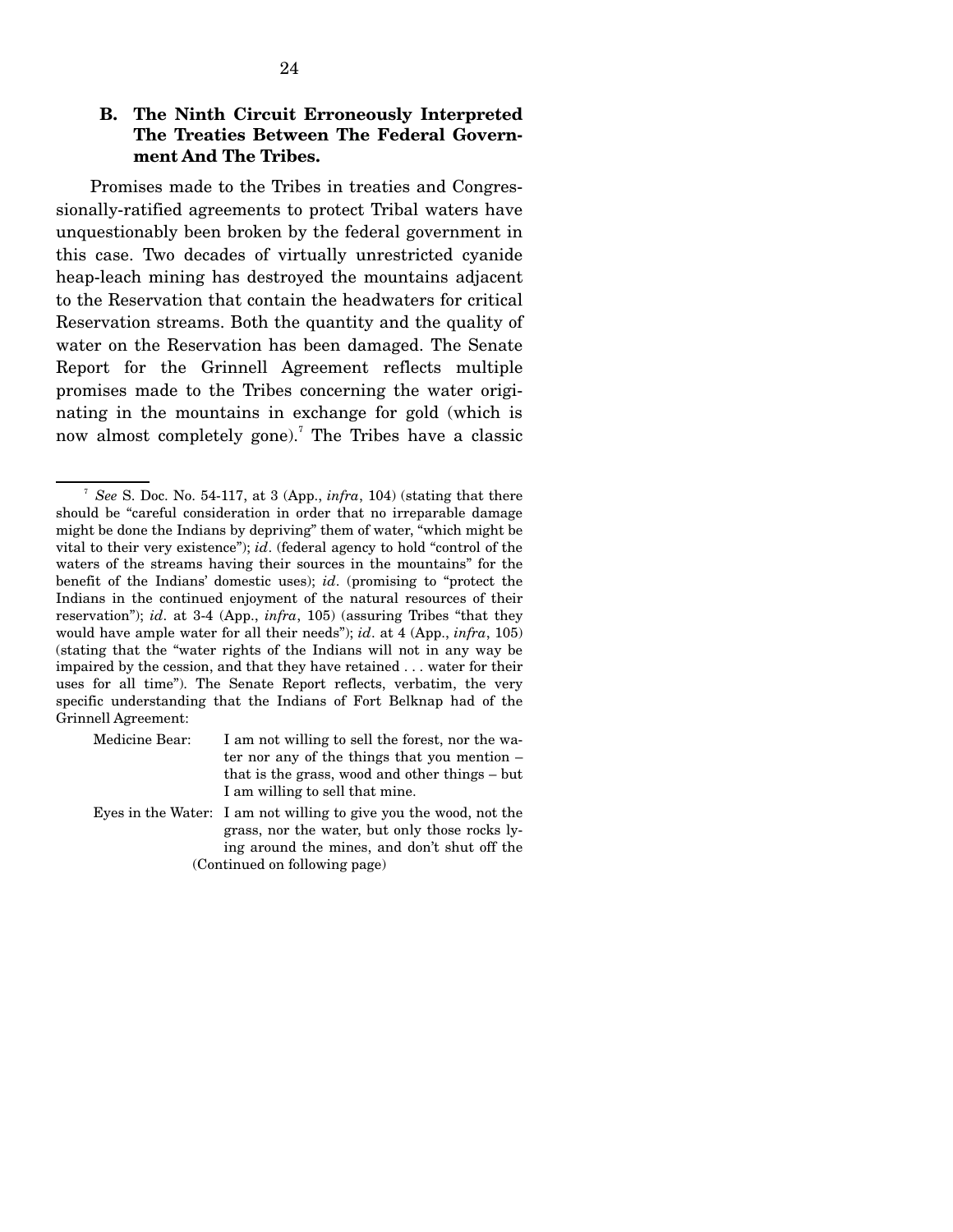claim for treaty violations and non-monetary relief. These claims arise under the branch of Indian trust law jurisprudence by which trust obligations contained in specific treaties and statutes may be relied upon to bring an equitable claim in federal district court for breach of those obligations. *See, e.g., Mitchell II*, 463 U.S. at 227 (recognizing that "violations of duties imposed by the various statutes may be cured by actions for declaratory, injunctive or mandamus relief against the Secretary" and that sovereign immunity is waived for such actions by § 702 of the APA); *see also*, *e.g.*, *Northwest Sea Farms*, 931 F. Supp. at 1520 ("It is this fiduciary duty, rather than any express regulatory provision, which mandates that the Corps take treaty rights into consideration."); *Cobell*, 240 F.3d at 1101 (seeking an accounting of funds managed by the federal government as trustee on behalf of individual Indians); *Pyramid Lake Paiute Tribe of Indians v. Morton*, 354 F. Supp. 252 (D.D.C. 1973) (holding that the Secretary of the Interior must direct all water possible to the Pyramid Lake Paiute Tribe, in fulfillment of his trust obligation and the Tribe's water rights); *Muckleshoot Indian Tribe v. Hall*, 698 F. Supp. 1504, 1512 (W.D. Wash. 1988) (holding that treaty-given fishing right was property right that could not be taken without Act of Congress); *cf. U.S. v. Winans*, 198 U.S. 371 (1905) (action to enjoin obstruction of fishing rights in the Columbia River secured to the Yakima

> water. If you don't touch those things, the people might live a little while yet.

Bad Dog: You ask for the mine and I am willing to give it, but I don't want you to touch any of the rocks or grass or water; that is what I will depend upon.

*Id*. at 9 (App., *infra*, 118-19).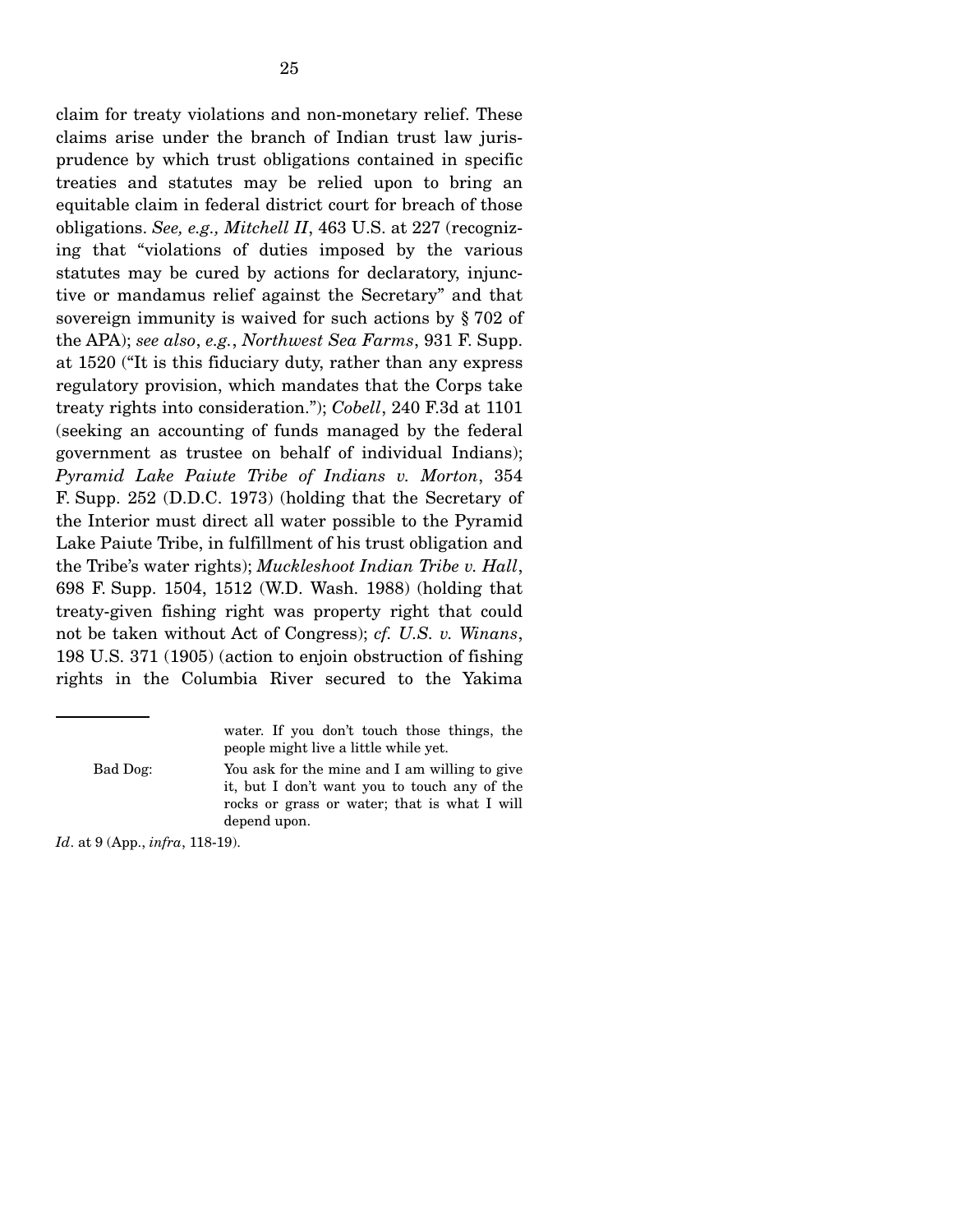Indians by the treaty of 1859); *Minnesota v. Mille Lacs Band of Chippewa Indians*, 526 U.S. 172 (equitable action against state agencies to enforce hunting, fishing, and gathering rights under 1837 Treaty).

### **C. The Ninth Circuit's Opinion Robs This Court's Indian Trust Jurisprudence Of All Meaning.**

 In addition to violations of specific treaty obligations, the Tribes alleged that the federal government violated the government's *general* trust obligation to the Tribes. This Court has reaffirmed the "undisputed existence of a general trust relationship between the United States and the Indian people. . . . " *Navajo Nation*, 537 U.S. at 506. The general trust obligation imposes duties on the federal government even in the absence of a specific treaty, agreement, executive order, or statute. *See, e.g., Cramer v. U.S.*, 261 U.S. 219 (1923); *U.S. v. Creek Nation,* 295 U.S.  $103$  (1935).<sup>8</sup> The trust obligation imposes a fiduciary duty

<sup>&</sup>lt;sup>8</sup> The law regarding the federal government's general trust obligation is established in a long line of cases going back to 1831. *See, e.g.*, *Cherokee Nation v. Georgia*, 30 U.S. (5 Pet.) 1, 17 (1831) ("[Indians'] relation to the United States resembles that of a ward to his guardian."); *Mitchell I,* 445 U.S. 535; *Seminole Nation v. U.S.*, 316 U.S. 286, 296 (1942) ("recogniz[ing] the distinctive obligation of trust incumbent upon the Government in its dealings with these dependent and sometimes exploited people"); *U.S. v. Mason*, 412 U.S. 391, 398 (1973) ("There is no doubt that the United States serves in a fiduciary capacity with respect to these Indians and that, as such, it is duty bound to exercise great care in administering its trust."); *Minnesota v. U.S.*, 305 U.S. 382, 386 (1939) (observing that "the owner of the fee of the Indian allotted lands and holds the same in trust for the allottees"); *U.S. v. Candelaria*, 271 U.S. 432, 442 (1926) (recognizing that "Congress, in imposing a restriction on the alienation of [Indian territory] lands, as we think it did, was but continuing a policy which prior governments (Continued on following page)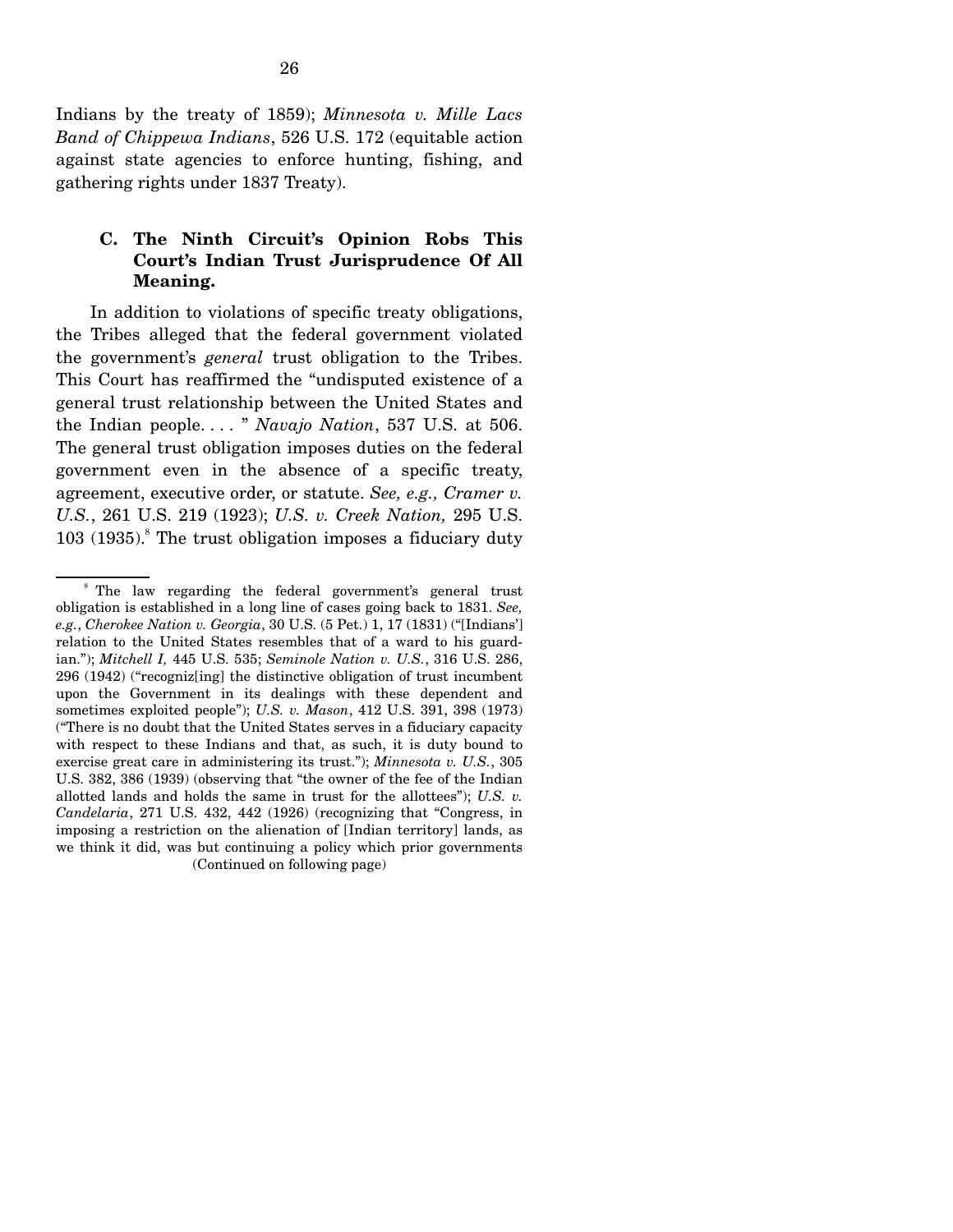on all federal government agencies whose actions adversely affect Indian tribes. *Nance v. EPA*, 645 F.2d 701, 711 (9th Cir. 1981), *cert. denied*, 454 U.S. 1081 (1981).9

 Both the District Court and the Ninth Circuit panel in this case found that the general trust obligation may be satisfied simply by facial compliance with statutory and regulatory requirements. This rule, which empties the trust obligation of all meaning and treats Tribes no differently than other parties, originated with *North Slope Borough v. Andrus*, 642 F.2d 589 (D.C. Cir. 1980). In *North Slope*, the Ninth Circuit mistakenly applied the requirements for waiver of sovereign immunity under the *Indian Tucker Act* to a case arising under *§ 702's* waiver of immunity. The *North Slope* panel cited to this Court's holding in

had deemed essential to the protection of such Indians" – *i.e.*, that of an " 'extended a special guardianship' ") (internal citation omitted); *accord*, *McKay v. Kalyton*, 204 U.S. 458, 469 (1907); *Minnesota v. Hitchcock*, 185 U.S. 373, 396 (1902); *U.S. v. Kagama*, 118 U.S. 375, 382-84 (1886); *see also Island Mountain Protectors*, 144 IBLA at 185 ("In addition to a mandate found in a specific provision of a treaty, agreement, executive order, or statute, any action by the Government is subject to a general trust responsibility."); *id*. ("BLM had a trust responsibility to consider and protect Tribal resources").

<sup>9</sup> Although *Mitchell II* involved a claim for money damages, this Court reaffirmed that the federal government has a trust obligation to Tribes independent of any statutory expression of a trust. The Court found that a fiduciary relationship arises whenever the executive branch maintains extensive control over Indian property. *Mitchell II*, 463 U.S. at 222-25; *see also id.* at 225 ("a fiduciary relationship necessarily arises when the Government assumes such elaborate control over . . . property belonging to Indians"). Thus, where the federal government "takes on or has control or supervision over tribal monies or properties, the fiduciary relationship normally exists with respect to such monies or properties . . . even though nothing is said expressly in the authorizing or underlying statute (or other fundamental document) about a trust fund, or a trust or fiduciary connection." *Id*. at 225.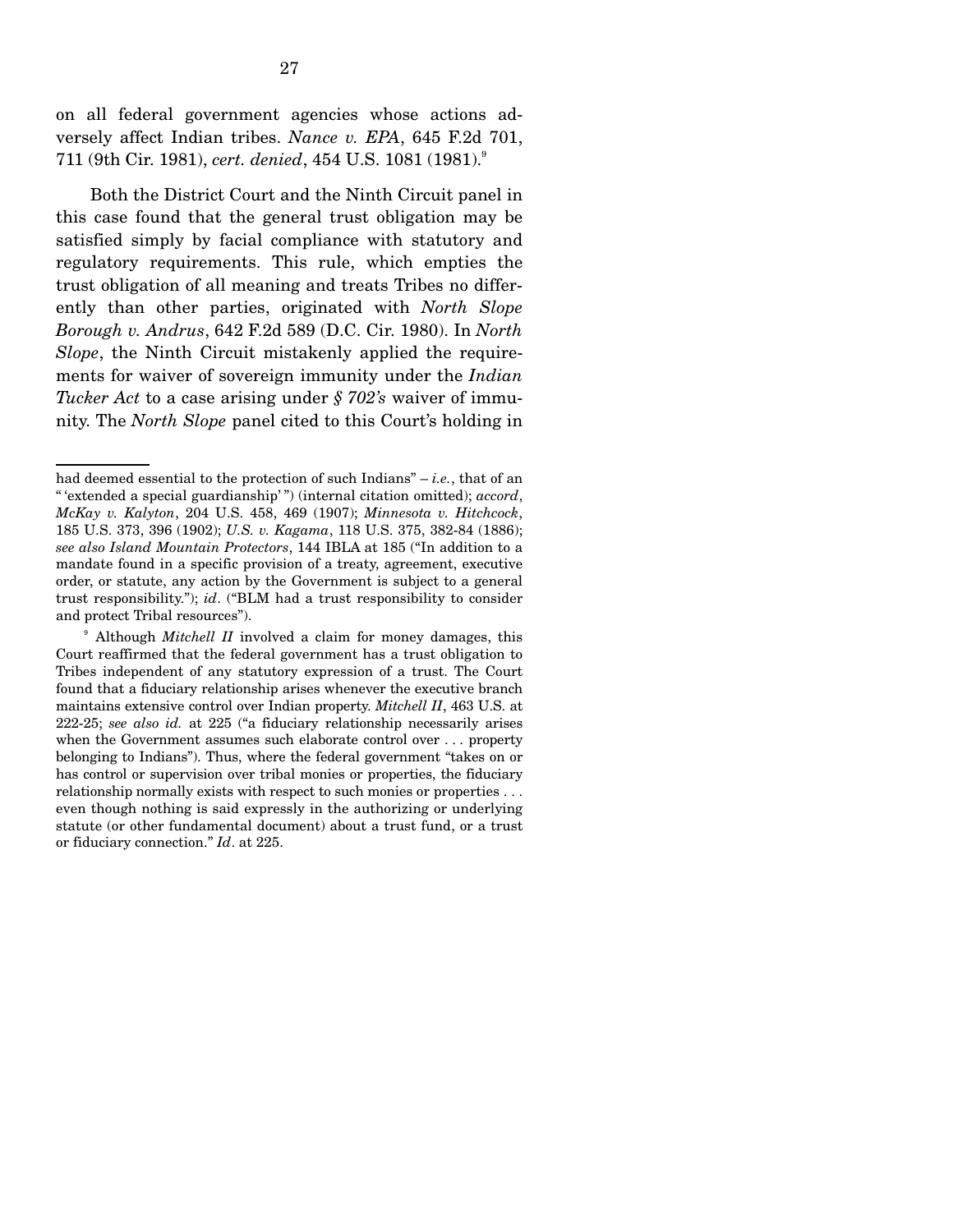*Mitchell I* that, for *Indian Tucker Act* money claims, unless there is "an unambiguous provision by Congress that clearly outlines a federal trust responsibility," the general trust obligation is met through compliance with general  $statutes$  and regulations.  $Id.$   $^{10}$ 

 Since 1980, the Ninth Circuit has followed the *North Slope* opinion without distinguishing between Indian Tucker Act claims for money damages and § 702 claims for non-monetary damages. *See, e.g., Morongo Band of Mission Indians v. F.A.A.*, 161 F.3d 569, 574 (9th Cir. 1998); *Havasupai Tribe v. U.S.*, 752 F. Supp. 1471, 1486-87 (D. Ariz. 1990), *aff 'd sub nom*., *Havasupai Tribe v. Robertson*, 943 F.2d 32 (9th Cir. 1991), *cert. denied*, 503 U.S. 959 (1992); *Inter-Tribal Council of Arizona v. Babbitt*, 51 F.3d 199, 203 (9th Cir. 1995); *Pit River Tribe v. Bureau of Land Mgmt.*, 469 F.3d 768 (9th Cir. 2006).

 The failure to distinguish between money damages and equitable relief in cases involving Indian trust claims has, unfortunately, led to the illogical result that the government's general trust obligation to Indian tribes has no content or meaning, and this Court's opinions recognizing and describing that trust are mere words on paper. "If the Court finds a prevailing fiduciary obligation only when statutory law already imposes duties on the executive branch, then the doctrine arguably amounts to little more

<sup>&</sup>lt;sup>10</sup> In *North Slope*, the Inupiat Tribe of Alaska sued the Department of the Interior for endangering the survival of the bowhead whale, upon which the Inupiat depend, through oil leasing in the Beaufort Sea. The Inupiat sought injunctive relief – the cessation of oil leasing – to remedy the Department's violations of its general trust responsibility. *Id*. at 597. The *North Slope Borough* court, relying on *Mitchell I*, ruled against the Inupiat, and held that a trust responsibility can only arise from a statute, treaty or executive order. *Id*. at 611 (citing *Mitchell I*, 445 U.S. at 535).